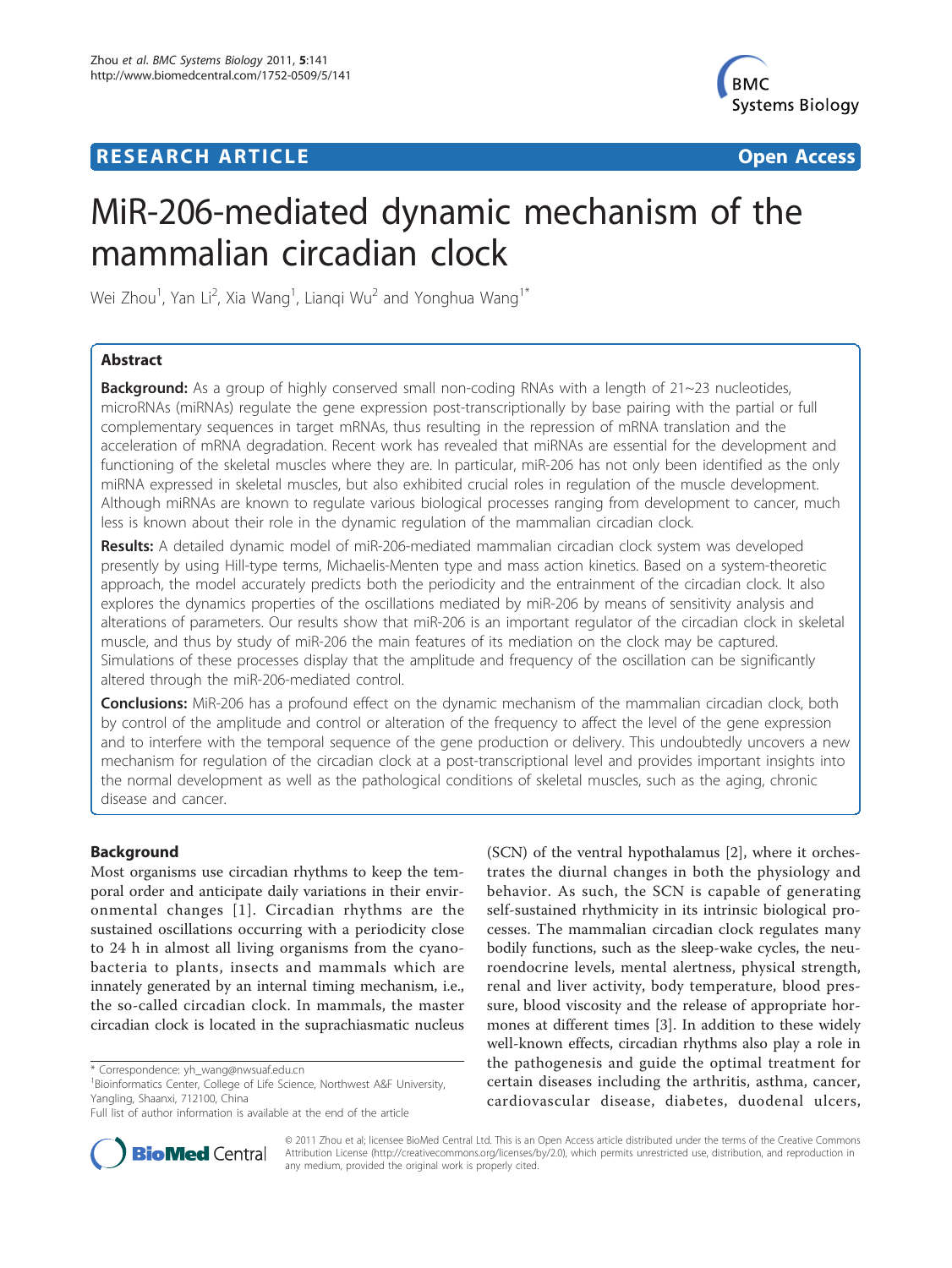hypercholesterolemia, and seasonal affective disorders [[4,5\]](#page-15-0).

At the molecular level, molecular and genetic studies indicate that a circadian period arises from a system of interconnected feedback loops which control the transcription of a small number of "clock" genes [[6,7\]](#page-15-0). It is intriguing that the mechanism of circadian rhythms relies exactly on the interaction of these negative or positive feedback loops, which has been proposed to be important for generation of the basic circadian rhythm. In other words, every oscillator has both positive and negative elements to establish the feedback loop. The positive elements of the loop activate the expression of the negative elements, in which way moving a system away from its equilibrium state and become more unstable. Whereas, the negative elements feed back to block their own activation (as induced by the positive elements), which usually makes a system go into some equilibrium state to become more stable. Importantly, the key aspects of these feedback loops (including the period and amplitude) can be modulated by the changes in clock. Although the sustained circadian rhythms are produced by the central pacemaker located in the SCN of the anterior hypothalamus [[8](#page-15-0),[9\]](#page-15-0), peripheral tissues such as liver, kidney or skeletal muscle can also give rise to circadian rhythms [[10](#page-15-0)]. Recent work also showed that the clock timing and entrainment could be affected at a post-transcriptional level [[11](#page-15-0)]. Thus, it is important to investigate the molecular basis of the post-transcriptional, i.e., miRNA-mediated regulation of the circadian timing both in the SCN and peripheral tissues.

MiRNAs are small non-coding RNAs, with approximately 22 nucleotides long that are involved in posttranscriptional regulation of the gene expressions in most living organisms. They are well conserved in eukaryotic organisms and are thought to be vital and evolutionarily ancient components of the genetic regulation [[12\]](#page-15-0). MiRNA molecules are partially complementary to one or more mRNA molecules, with a main function of down-regulating the gene expression in a variety of manners. They play a crucial role in diverse biological processes during the normal development such as the developmental timing and patterning, apoptosis, cell proliferation, organ development, as well as the pathological responses like the tumorigenesis [[13,14\]](#page-15-0). However, up to now for most miRNAs, very little is known regarding their functions and precise regulation mechanisms. Thus, great efforts have been made to discover novel miRNAs and to elucidate their regulatory mechanism in recent years.

Lately, a large fraction of miRNAs were found exhibiting strict developmental stage and tissue-dependent expression manner which is critical for their appropriate activities [[15](#page-15-0)], and the clock-relevant miRNAs are the same cases. Sempere et al. proved that the canonical myomiRs (myo = muscle + miR = miRNA) miR-1, -133a and -206 are highly expressed in both human and mouse heart and skeletal muscles [\[16](#page-15-0)]. And miR-206 is, especially, specifically restricted to the skeletal muscle, but is absent or expressed at relatively low levels in other tissues, which is exactly the reason making itself a unique one among the myomiR family [[17-19\]](#page-15-0). MiR-206 reinforces the muscle differentiation program by reducing the levels of DNA polymerase and the inhibitory HLH protein Id, which functions as a negative regulator of MyoD [\[20](#page-15-0)]. In addition, chromatin immunoprecipitation experiments also demonstrated that the expression of muscle-enriched miRNAs was controlled by the myogenic regulatory factors Myod1 and myogenin [[21\]](#page-15-0), two key components of the core circadian clock. Indeed, miR-206 was recently found to be a direct transcriptional target of Myod1 [[22\]](#page-15-0), a muscle-specific regulator that can stimulate the expression of miR-206. Despite of the role as a clock-controlled gene, Myod1 was also a constituent of the skeletal muscle circadian transcriptome [[23](#page-15-0)]. Up to now, the Clock gene is the only reported miR-206 target involved in the circadian mechanism [\[24](#page-15-0)]. Taken together, the unique exclusively and highly expressed muscle-specific miRNA-206 might represent an intriguing tool to regulate the circadian rhythm process [\[25](#page-15-0)].

It is known that circadian clock system involves many components and complex interactions in living organisms [\[26](#page-15-0)]. Clearly, this complexity renders it extremely difficult to intuitively understand the clock control mechanism or even a simple configuration of those core genes. To explore the specific effects of various genes that control the circadian clocks, it is necessary to resort to computational systems biology methods, which have emerged as powerful tools to supplement the experimental work and provide insights into the operation of the gene networks. Traditionally, the modeling of chemical reactions can be achieved either by using differential equations built based on the law of mass action or by the use of their stochastic counterpart [[27](#page-15-0),[28\]](#page-15-0). The modeling of circadian rhythms has also begun a long time before as recently reviewed [\[29,30\]](#page-15-0). As a result, many interesting properties of the rhythms have been uncovered by the mathematical models, like the discovery that there might exist multiple sources of periodic behavior in the genetic regulatory network controlling the circadian oscillations. Recently a new deterministic model for study of the mammalian circadian clock has been proposed [\[31](#page-15-0)]. This model was developed based on incorporation of the intertwined positive and negative regulatory loops involving the Per, Cry, Bmal1, Clock and Rev-Erba genes, which account for the autonomous, sustained circadian oscillations in conditions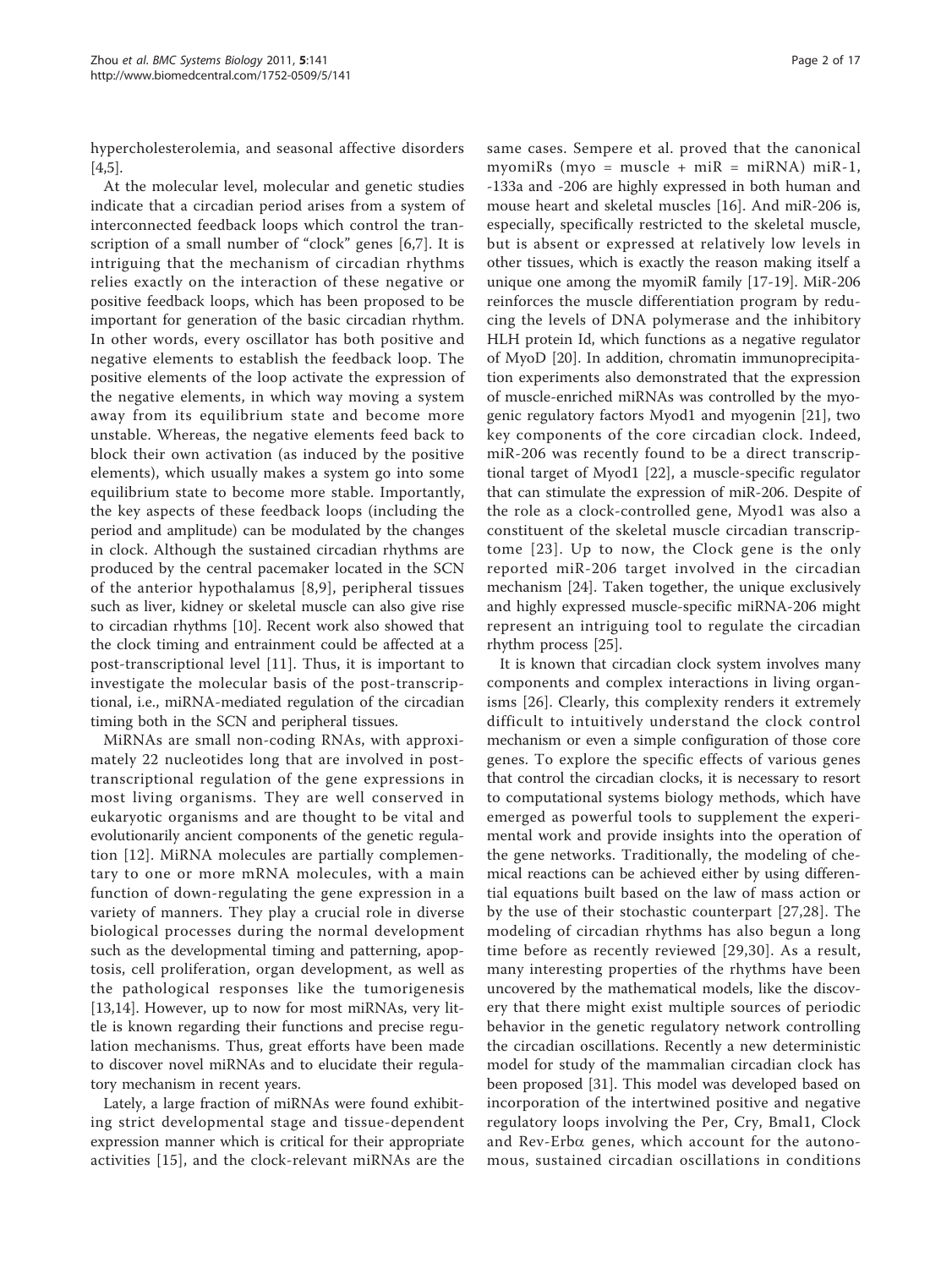corresponding to continuous darkness. Interestingly, the importance of the miRNA regulation in circadian oscillators has also been demonstrated in two dynamics models recently reported [[32](#page-15-0)].

However, up to now, little is known about the contribution effects of the translational controls to the circadian rhythms system. No further model for the mammalian circadian clock involved in the miRNAmediated regulation mechanism has been developed, particularly for the miR-206, a critical fine-tuner of the core circadian clock. To address this issue and in particular to explore the translational control by miRNAs, in the present work we attempt to establish a detailed quantitative mathematical model for the circadian rhythms oscillators in mammalian clock, which involves a Clock-Myod1-miR-206 feedback loop controlling the timing of the circadian cycle. The process includes several aspects. Firstly, the generation of the basic circadian rhythm in our model depends on two negative autoregulations of the gene expression. One is the negative autoregulatory feedback exerted by the CLOCK-BMAL1 on the expression of Bmal1 gene. The other is the Clock expression which is subjected to a negative autoregulation by the CLOCK protein. Secondly, besides the negative autoregulatory feedback of the gene expression, the interplay of the negative and positive feedback loops is also taken into consideration. Actually, these interlocked feedback loops potentially allow for multiple inputs and outputs at different phases [[33](#page-15-0)] and help to dissect their differential roles in the system. As a result, a theoretical model was developed in this work and the dynamic mechanism it uncovered is well supported by several recent experimental studies [[34](#page-15-0)-[37\]](#page-15-0). The model and related discovery might be helpful for deep understanding of the mechanism of miRNA-mediated circadian rhythms. It points out the crucial role of the miRNAmediated control on the gene expression during the skeletal muscle development and disease, and considers the potential of miRNAs as therapeutic targets.

# Results and discussion

# Dynamics of the pathway

Recent studies showed that the molecular mechanism of circadian oscillations not only relies on the feedback loops of the gene expression, but also is affected by the interfering of miRNAs in the circadian rhythm choreography [[11](#page-15-0)]. Therefore, in this work, a miR-206 mediated mammalian circadian clock model was developed and the properties of the oscillations involved in the model were investigated which incorporated the main components that play roles in the circadian rhythms.

Using a set of parameters with appropriate biological values, the modeling work was carried out presently

(Table [1\)](#page-3-0) by numerical integration of Eqs. (1)-(19). The reasonability of this model can be demonstrated by the simulated periods of oscillations which are close to 24 h in continuous darkness for those key components like CLOCK protein. These oscillations are constant and self-sustained ("built-in") since the conditions of the equations are constant in time. However, because some parameter values remain to be determined experimentally, the occurrence of autonomous sustained oscillations accounted by the model might suffer from a semiarbitrary choice of parameter values. Despite of this, the model we developed still yields a period of oscillations in continuous darkness close to 24 h, as all these parameters are within a reasonable physiological range (Table [1](#page-3-0)). The observed dynamics of the clock system are well consistent with the general principle that the circadian rhythms in mammals can persist in continuous darkness or light [[38](#page-15-0)].

Figure [1](#page-5-0) shows the obtained results where the red curves represent the oscillations with the regulation of miR-206. With introduction of miR-206, we can see that the oscillations of Bmal1 mRNA  $(M_B)$ , Myod1 mRNA  $(M_{mv})$  and Clock mRNA  $(M_p)$  are all kept with a period of  $\sim$ 24 h (Figures [1A, C](#page-5-0) and [1E](#page-5-0)). The proteins follow their mRNAs by a few hours which also go through similar oscillations (Figures [1B, D](#page-5-0) and [1F](#page-5-0)). In addition, the Bmal1 mRNA oscillates in phase with Myod1 mRNA, but in antiphase with Clock mRNA. These results are in a good agreement with those experimental observations [[39,40\]](#page-15-0), proving the reasonability of the model. As we know, circadian rhythm in mammals can generate sustained oscillations that are mainly produced by the SCN, a pair of distinct groups of cells located in the hypothalamus [\[8](#page-15-0),[9](#page-15-0)]. Other peripheral mammalian tissues such as liver, heart, kidney and skeletal muscle [[10\]](#page-15-0) can also generate circadian rhythms, leading to endogenous and continuous rhythmic oscillations in aperiodic physiological response. Besides, presently miR-206 was also demonstrated to be a potentially novel avenue by which the circadian timing processes in skeletal muscle are regulated.

The black curves of Figure [1](#page-5-0) representing those oscillations of the system in the absence of miR-206 disclose some other interesting information. As seen from the curves, obviously without the miR-206 regulation only a subtle change is observed in the oscillatory pattern of the system compared to the miR-206 mediated case, indicating that the impact of miRNA regulation on the oscillatory pattern formation in circadian rhythms may not be enormous. However, the oscillatory appearance of some key components such as Myod1 mRNA and its protein changes significantly, with the amplitude increased by about 77% and 133% (Figures [1C](#page-5-0) and [1D](#page-5-0)) respectively, but the increase in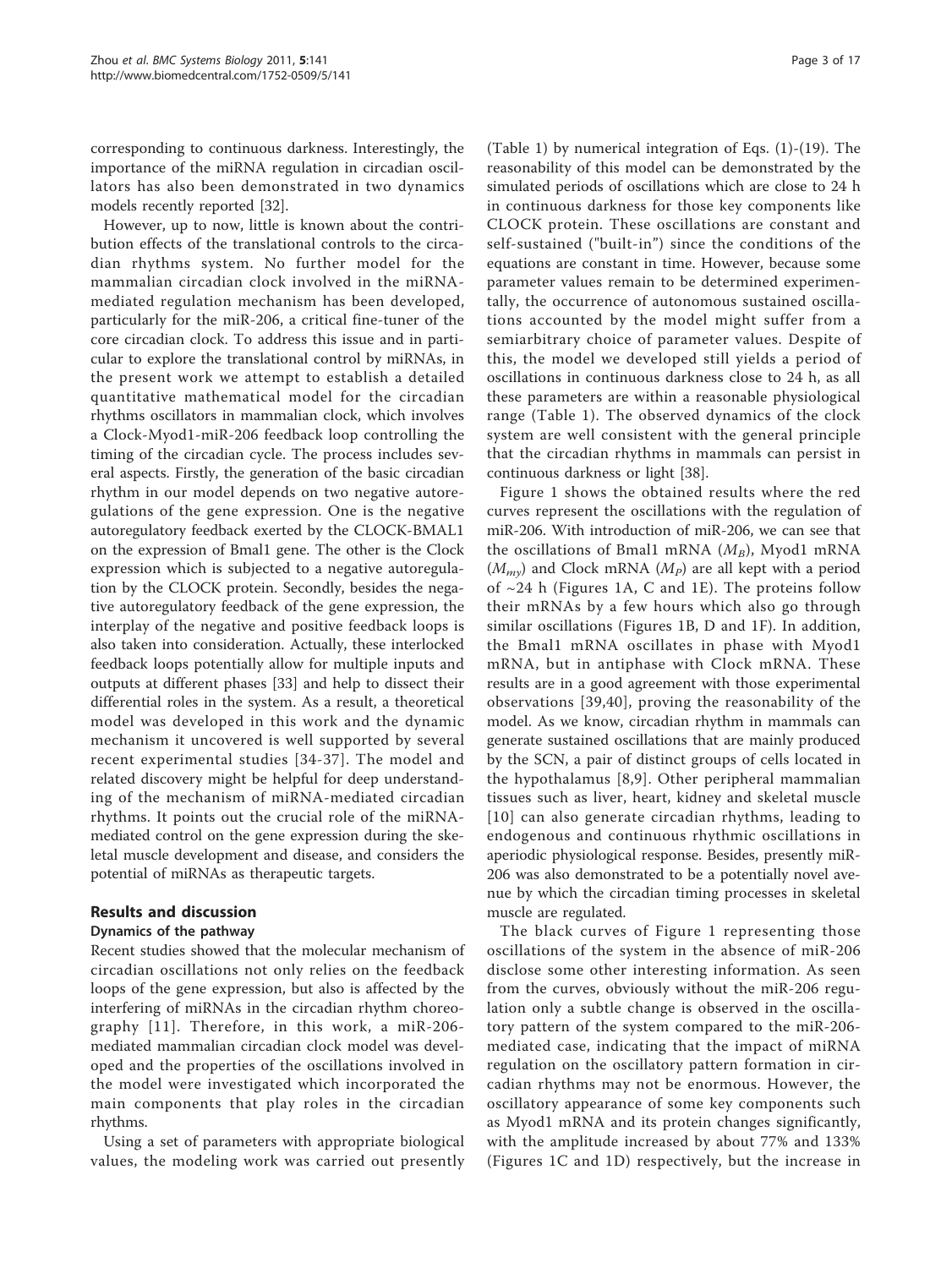# <span id="page-3-0"></span>Table 1 Basal parameter values yielding circadian oscillations in conditions corresponding to continuous darkness

| <b>Parameter Definition</b>           |                                                                                                 | Set1          | Set <sub>2</sub>     | Set3                 | Set4          | Determination |
|---------------------------------------|-------------------------------------------------------------------------------------------------|---------------|----------------------|----------------------|---------------|---------------|
| $k_1(h^{-1})$                         | Rate constant for entry of the BMAL1 protein into the nucleus                                   | 0.4           | 0.4                  | 0.4                  | 0.4           | 38            |
| $k_2(h^{-1})$                         | Rate constant for exit of the BMAL1 protein from the nucleus                                    | 0.2           | 0.2                  | 0.2                  | 0.2           | 38            |
| $k_3$ (n $M^{-1} \cdot h^{-1}$ )      | Rate constant for the formation of the inactive $I_N$ complex                                   | 0.55          | 0.55                 | 0.55                 | 0.55          | 38            |
| $k_4(h^{-1})$                         | Rate constant for the dissociation of the $I_N$ complex                                         | 0.1           | 0.1                  | 0.1                  | 0.1           | 38            |
| $k_5(h^{-1})$                         | Rate constant for entry of the CLOCK protein into the nucleus                                   | 2.0           | 2.0                  | 2.0                  | 2.0           | 24            |
| $k_6(h^{-1})$                         | Rate constant for exit of the CLOCK protein from the nucleus                                    | 1.0           | 1.0                  | 1.0                  | 1.0           | 24            |
| $d_1$ (nM $\cdot$ h <sup>-1</sup> )   | Rate constant for the production of the Bmal1                                                   | 3.6           | 3.6                  | 3.6                  | 3.6           | 38, 43        |
| $d_2(h^{-1})$                         | Maximum rate of Bmal1 degradation                                                               | 0.9           | 0.9                  | 0.9                  | 0.9           | 38, 43        |
| $d_3$ (nM $\cdot$ h <sup>-1</sup> )   | Rate constant for the production of the Myod1                                                   | 4.0           | 4.0                  | 4.0                  | 4.0           | 38, 43        |
| $d_4(h^{-1})$                         | Maximum rate of Myod1 degradation                                                               | 0.9           | 0.9                  | 0.9                  | 0.9           | 38, 43        |
| $d_5(nM\cdot h^{-1})$                 | Rate constant for the production of the Clock                                                   | 4.0           | 4.0                  | 4.0                  | 4.0           | 38, 43        |
| $d_6(h^{-1})$                         | Maximum rate of Clock degradation                                                               | 0.9           | 0.9                  | 0.9                  | 0.9           | 38, 43        |
| $K_{IB}(nM)$                          | Inhibition constant for repression of Bmal1 expression by nuclear BMAL1                         | 0.8           | 0.8                  | 0.8                  | $0.8\,$       | 38            |
| $K_I(nM)$                             | Inhibition constant for repression of Clock expression by nuclear CLOCK                         | 2.0           | 2.0                  | 2.0                  | 2.0           | 24            |
| $K_{AM}$ (nM)                         | Activation constant for enhancement of miR-206 expression by MYOD1                              | 2.0           | 2.0                  | 2.0                  | 2.0           | 24, 38        |
| $K_{AC}(nM)$                          | Activation constant for enhancement of Myod1 expression by the $I_N$ complex                    | 0.8           | 0.8                  | $0.8\,$              | 0.8           | 38            |
| $k_{dmb}(\text{h}^{-1})$              | Nonspecific degradation rate constant for Bmal1 mRNA                                            | 0.01          | 0.01                 | 0.01                 | 0.01          | 38            |
| $k_{dmc}(\boldsymbol{h}^{\text{-}1})$ | Nonspecific degradation rate constant for Myod1 mRNA                                            | 0.12          | 0.12                 | 0.12                 | 0.12          | 38            |
| $k_{dnc}$ (h <sup>-1</sup> )          | Nonspecific degradation rate constant for cytosolic non-phosphorylated MYOD1                    | 0.5           | 0.5                  | 0.5                  | 0.5           | 38            |
| $k_{dn1}$ (h <sup>-1</sup> )          | Nonspecific degradation rate constant for cytosolic dephosphorylated BMAL1                      | 0.01          | 0.01                 | 0.01                 | 0.01          | 38            |
| $k_{dn2}$ (h <sup>-1</sup> )          | Nonspecific degradation rate constant for cytosolic phosphorylated BMAL1                        | 0.01          | 0.01                 | 0.01                 | 0.01          | 38            |
| $k_{dn3}$ (h <sup>-1</sup> )          | Nonspecific degradation rate constant for nuclear dephosphorylated BMAL1                        | 0.01          | 0.01                 | 0.01                 | 0.01          | 38            |
| $k_{dn4}$ (h <sup>-1</sup> )          | Nonspecific degradation rate constant for cytosolic phosphorylated MYOD1                        | 0.01          | 0.01                 | 0.01                 | 0.01          | 38            |
| $k_{dn5}$ (h <sup>-1</sup> )          | Nonspecific degradation rate constant for $I_N$ complex                                         | 0.01          | 0.01                 | 0.01                 | 0.01          | 38            |
| $k_{dn6}$ (h <sup>-1</sup> )          | Nonspecific degradation rate constant for nuclear phosphorylated BMAL1                          | 0.01          | 0.01                 | 0.01                 | 0.01          | 38            |
| $K_{d1}(nM)$                          | Michaelis constant for cytosolic phosphorylated BMAL1 degradation                               | 0.3           | 0.3                  | 0.3                  | 0.3           | 38            |
| $K_{d2}(nM)$                          | Michaelis constant for nuclear phosphorylated BMAL1 degradation                                 | 0.3           | 0.3                  | 0.3                  | 0.3           | 38            |
| $K_{d3}(nM)$                          | Michaelis constant for cytosolic phosphorylated MYOD1 degradation                               | 0.3           | 0.3                  | 0.3                  | 0.3           | 38            |
| $K_{d4}(nM)$                          | Michaelis constant for $I_N$ complex degradation                                                | 0.3           | 0.3                  | 0.3                  | 0.3           | 38            |
| $K_{dp1}(nM)$                         | Michaelis constant for cytosolic BMAL1 dephosphorylation                                        | 0.3           | 0.3                  | 0.3                  | 0.3           | 38            |
| $K_{dp2}(nM)$                         | Michaelis constant for nuclear BMAL1 dephosphorylation                                          | 0.3           | 0.3                  | 0.3                  | 0.3           | 38            |
| $K_{dp3}(nM)$                         | Michaelis constant for cytosolic MYOD1 dephosphorylation                                        | 0.3           | 0.3                  | 0.3                  | 0.3           | 38            |
| $K_{p1}(nM)$                          | Michaelis constant for cytosolic BMAL1 phosphorylation                                          | 0.1           | 0.1                  | 0.1                  | 0.1           | 38            |
| $K_{p2}(nM)$                          | Michaelis constant for nuclear BMAL1 phosphorylation                                            | 0.1           | 0.1                  | 0.1                  | 0.1           | 38            |
| $K_{p3}(nM)$                          | Michaelis constant for cytosolic MYOD1 phosphorylation                                          | 0.1           | 0.1                  | 0.1                  | 0.1           | 38            |
| $K_{vd}$ (nM)                         | Michaelis constant for $P_2$ degradation                                                        | 0.1           | 0.1                  | 0.1                  | 0.1           | 24            |
| $K_1(nM)$                             | Michaelis constant for P <sub>0</sub> phosphorylation                                           | 1.5           | 1.5                  | 1.5                  | 1.5           | 24            |
| $K_2(nM)$                             | Michaelis constant for $P_1$ dephosphorylation                                                  | 2.0           | 2.0                  | 2.0                  | 2.0           | 24            |
| $K_3(nM)$                             | Michaelis constant for $P_1$ phosphorylation                                                    | 1.5           | 1.5                  | 1.5                  | 1.5           | 24            |
| $K_4(nM)$                             | Michaelis constant for $P_2$ dephosphorylation                                                  | 2.0           | 2.0                  | 2.0                  | 2.0           | 24            |
| $K_{mB}(nM)$                          | Michaelis constant for degradation of Bmal1 mRNA                                                | 0.4           | 0.4                  | 0.4                  | 0.4           | 38            |
| $K_{mC}(nM)$                          | Michaelis constant for degradation of Myod1 mRNA                                                | 0.1           | 0.1                  | 0.1                  | 0.1           | 38            |
| $K_m(nM)$                             | Michaelis constant for degradation of Clock mRNA                                                | 0.2           | 0.2                  | 0.2                  | 0.2           | 24            |
| $k_{stot}$ (h <sup>-1</sup> )         | Rate constant for protein synthesis                                                             | 1.0           | 1.0                  | 1.0                  | 1.0           | 38            |
| $k_{sB}$ (h <sup>-1</sup> )           | Rate constant for synthesis of BMAL1                                                            | $1.0k_{stot}$ | 1.0k <sub>stot</sub> | $1.0k_{stot}$        | $1.0k_{stot}$ | 38            |
| $k_{sC}$ (h <sup>-1</sup> )           | Rate constant for synthesis of MYOD1                                                            | $0.3k_{stot}$ | 0.3k <sub>stot</sub> | 0.3k <sub>stot</sub> | $0.3k_{stot}$ | 38            |
| $k_s(h^{-1})$                         | Rate constant for synthesis of CLOCK                                                            | 2.0           | 2.0                  | 2.0                  | 2.0           | 24            |
| m <sub>1</sub>                        | Degree of cooperativity of repression of Bmal1 expression by nuclear<br>dephosphorylation BMAL1 | 4.0           | 4.0                  | 4.0                  | 4.0           | 38            |
| m <sub>2</sub>                        | Degree of cooperativity of repression of Clock expression by nuclear CLOCK                      | 4.0           | 4.0                  | 4.0                  | 4.0           | 38            |
| $n_1$                                 | Degree of cooperativity of activation of Myod1 expression by $I_N$ complex                      | 4.0           | 4.0                  | 4.0                  | 4.0           | 38            |
|                                       |                                                                                                 |               |                      |                      |               |               |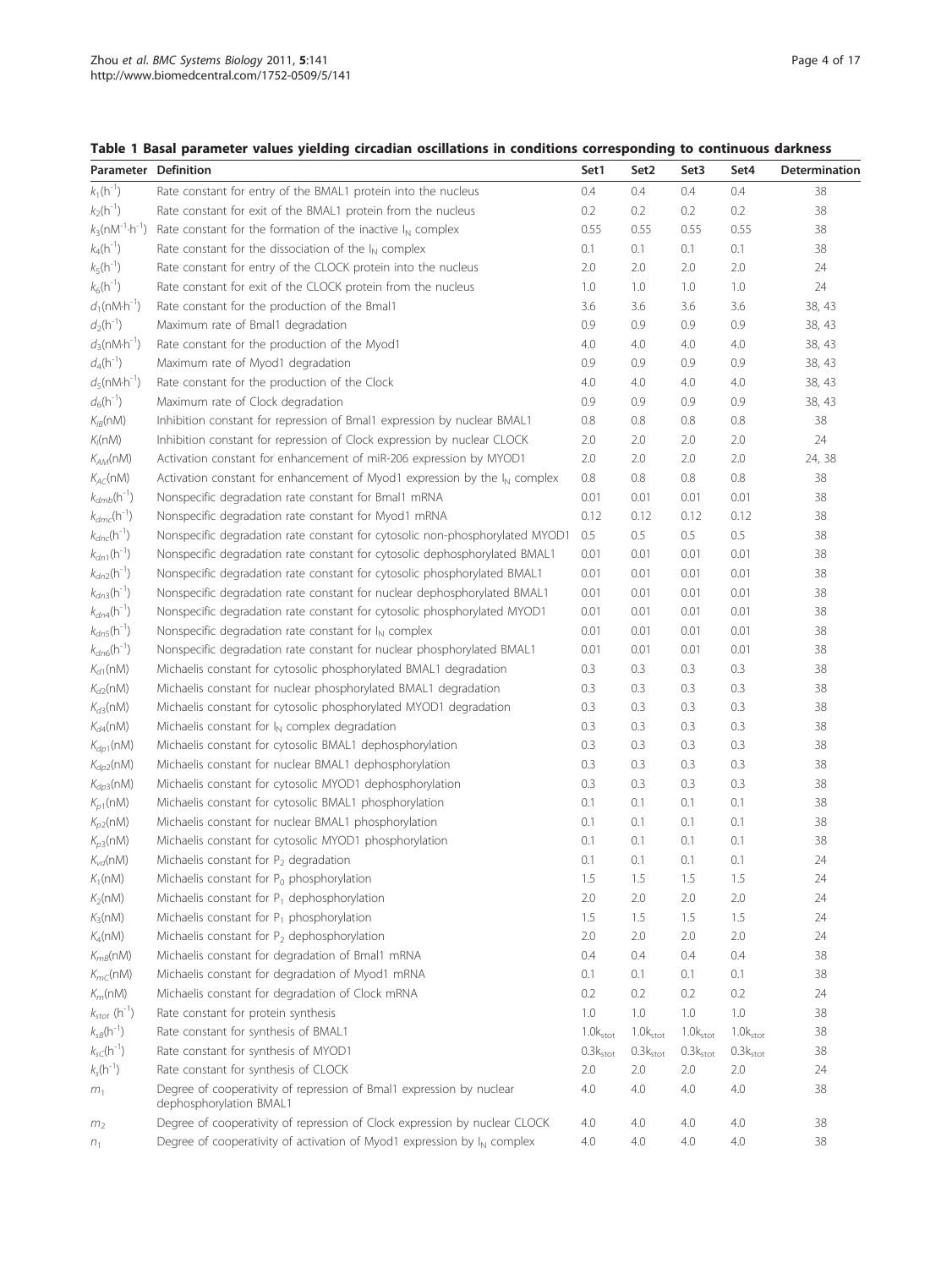|             |  |  |  | Table 1 Basal parameter values yielding circadian oscillations in conditions corresponding to continuous darkness |  |  |
|-------------|--|--|--|-------------------------------------------------------------------------------------------------------------------|--|--|
| (Continued) |  |  |  |                                                                                                                   |  |  |

| n <sub>2</sub>                             | Degree of cooperativity of activation of miR-206 synthesis by cytosolic<br>dephosphorylation MYOD1 | 4.0                   | 4.0                   | 4.0                                                                                     | 4.0                   | 38     |
|--------------------------------------------|----------------------------------------------------------------------------------------------------|-----------------------|-----------------------|-----------------------------------------------------------------------------------------|-----------------------|--------|
| $V_{1B}$ (nM·h <sup>-1</sup> )             | Maximum rate of cytosolic BMAL1 phosphorylation                                                    | 1.0                   | 1.0                   | 1.0                                                                                     | 1.0                   | 38     |
| $V_{2B}$ (nM·h <sup>-1</sup> )             | Maximum rate of cytosolic BMAL1 dephosphorylation                                                  | 0.1                   | 0.1                   | 0.1                                                                                     | 0.1                   | 38     |
| $V_{3B}(nM\cdot h^{-1})$                   | Maximum rate of nuclear BMAL1 phosphorylation                                                      | 1.0                   | 1.0                   | 1.0                                                                                     | 1.0                   | 38     |
| $V_{4B}$ (nM·h <sup>-1</sup> )             | Maximum rate of nuclear BMAL1 dephosphorylation                                                    | 0.2                   | 0.2                   | 0.2                                                                                     | 0.2                   | 38     |
| $V_{1c}$ (nM·h <sup>-1</sup> )             | Maximum rate of cytosolic MYOD1 phosphorylation                                                    | 1.0                   | 1.0                   | 1.0                                                                                     | 1.0                   | 38     |
| $V_{2c}$ (nM·h <sup>-1</sup> )             | Maximum rate of cytosolic MYOD1 dephosphorylation                                                  | 0.5                   | 0.5                   | 0.5                                                                                     | 0.5                   | 38     |
| $V_1(nM \cdot h^{-1})$                     | Maximum rate of cytosolic P <sub>0</sub> phosphorylation                                           | 6.0                   | 6.0                   | 6.0                                                                                     | 6.0                   | 24     |
| $V_2(nM\cdot h^{-1})$                      | Maximum rate of cytosolic $P_1$ dephosphorylation                                                  | 3.0                   | 3.0                   | 3.0                                                                                     | 3.0                   | 24     |
| $V_3(nM\cdot h^{-1})$                      | Maximum rate of cytosolic $P_1$ phosphorylation                                                    | 6.0                   | 6.0                   | 6.0                                                                                     | 6.0                   | 24     |
| $V_4$ (nM $\cdot$ h <sup>-1</sup> )        | Maximum rate of cytosolic P <sub>2</sub> dephosphorylation                                         | 3.0                   | 3.0                   | 3.0                                                                                     | 3.0                   | 24     |
| $V_{dBC}$ (Nm·h <sup>-</sup>               | Maximum rate of degradation of cytosolic phosphorylated BMAL1                                      | 1.0                   | 1.0                   | 1.0                                                                                     | 1.0                   | 38     |
| $V_{dBN}(nM\cdot h^{-1})$                  | Maximum rate of degradation of nuclear phosphorylated BMAL1                                        | 1.0                   | 1.0                   | 1.0                                                                                     | 1.0                   | 38     |
| $V_{dec}$ (nM·h <sup>-</sup>               | Maximum rate of degradation of cytosolic phosphorylated MYOD1                                      | 0.1                   | 0.1                   | 0.1                                                                                     | 0.1                   | 38     |
| $V_{\text{dIN}}(nM\cdot h^{-1})$           | Maximum rate of degradation of $I_N$ complex                                                       | 0.6                   | 0.6                   | 0.6                                                                                     | 0.6                   | 38     |
| $V_{mB}$ (nM·h <sup>-1</sup> )             | Maximum rate of Bmal1 mRNA degradation                                                             | 0.3                   | 0.3                   | 0.3                                                                                     | 0.3                   | 38     |
| $V_{mc}$ (nM·h                             | Maximum rate of Myod1 mRNA degradation                                                             | 0.12                  | 0.12                  | 0.12                                                                                    | 0.12                  | 38     |
| $V_d$ (nM $\cdot$ h <sup>-1</sup> )        | Maximum rate of $P_2$ degradation                                                                  | 1.5                   | 1.5                   | 1.5                                                                                     | 1.5                   | 24     |
| $V_{stot}$ (nM·h <sup>-1</sup> )           | Maximum transcription rate                                                                         | 1.0                   | 1.0                   | 1.0                                                                                     | 1.0                   | 38     |
| $V_{sB}$ (nM $\cdot$ h <sup>-1</sup> )     | Maximum rate of Bmal1 mRNA synthesis                                                               |                       |                       | $0.28v_{\text{stot}}$ $0.28v_{\text{stot}}$ $0.28v_{\text{stot}}$ $0.28v_{\text{stot}}$ |                       | 38     |
| $V_{sC}(nM\cdot h^{-1})$                   | Maximum rate of Myod1 mRNA synthesis                                                               | $0.95v_{\text{stot}}$ | $0.95v_{\text{stot}}$ | $0.95v_{\text{stot}}$                                                                   | $0.95v_{\text{stot}}$ | 38     |
| $V_{\rm M}$ (nM·h <sup>-1</sup> )          | Maximum rate of miR-206 synthesis                                                                  | 1.0                   | 1.0                   | 1.0                                                                                     | 1.0                   | 24, 38 |
| $V_{c}(nM\cdot h^{-1})$                    | Maximum rate of Clock mRNA synthesis                                                               | 0.5                   | 0.5                   | 0.5                                                                                     | 0.5                   | 24     |
| $V_m(nM\cdot h^{-1})$                      | Maximum rate of Clock mRNA degradation                                                             | 0.3                   | 0.3                   | 0.3                                                                                     | 0.3                   | 24     |
| $C_1(nM\cdot h^{-1})$                      | Rate constant for the production of the miR-206                                                    | 0.01                  | 0.01                  | 0.01                                                                                    | 0.01                  | 43     |
| $C_2(h^{-1})$                              | Maximum rate of miR-206 degradation                                                                | 0.01                  | 0.01                  | 0.01                                                                                    | 0.01                  | 43     |
| $C_3$ (nM <sup>-1</sup> ·h <sup>-1</sup> ) | Rate constant for the formation of the R <sub>ISC</sub> complex                                    | 0                     | 0.5                   | 1.0                                                                                     | 1.5                   | 43     |
| $C_4(h^{-1})$                              | Maximum rate of R <sub>ISC</sub> complex degradation                                               | 0.6                   | 0.6                   | 0.6                                                                                     | 0.6                   | 43     |

The sets 1, 2, 3 and 4 represent the cases for the R<sub>ISC</sub> formation rate C<sub>3</sub> = 0, 0.5, 1.0 and 1.5 nM<sup>-1</sup>·h<sup>-1</sup>, respectively. The oscillation periods of the four parameter sets are 24.6, 23.8, 24 and 24.04 h respectively. The parameter set 3 was selected because the circadian oscillation period is consistent with the physiologic phenomenon.

the amplitude of Bmal1 mRNA, Clock mRNA and their proteins is less pronounced as approximately 10% (Figures [1A, B, E](#page-5-0) and [1F](#page-5-0)).

The same tendency observed in Figure [1](#page-5-0) is also proven by Figure [2](#page-5-0), which accurately depicts the expression increase for those key components in the pathways with or without the miR-206 regulations. Clearly, for several crucial components like the Clock mRNA  $(M_P)$ , Bmal1 mRNA  $(M_B)$ , cytosolic and nuclear CLOCK proteins  $(P_0,$  $P_2$ ,  $P_N$ ) and the complex between the nuclear CLOCK and BMAL1 proteins  $(I_N)$ , only small variations in the amplitude of the components are observed without the miR-206 regulation. But for other components, like the

cytosolic CLOCK proteins  $(P_1)$ , Myod1 mRNA  $(M_{my})$ and cytosolic MYOD1  $(MY_C)$ , their expression levels are largely enhanced in the absence of miRNA. This may be due to the fact that MyoD is a direct target of the circadian transcriptional activators  $I_N$ , which binds in a rhythmic manner to the core enhancer of the MyoD promoter [[41](#page-15-0)]. Therefore, the complex  $I<sub>N</sub>$  directly controls the  $M_{m\gamma}$  and  $MY_C$  expression, which is more important than the indirect miRNA regulation. These results may be related to the fact that the transcription and translation of key circadian core components, on one hand are tightly connected with each other, and on the other hand may buffer each other. Such a regulatory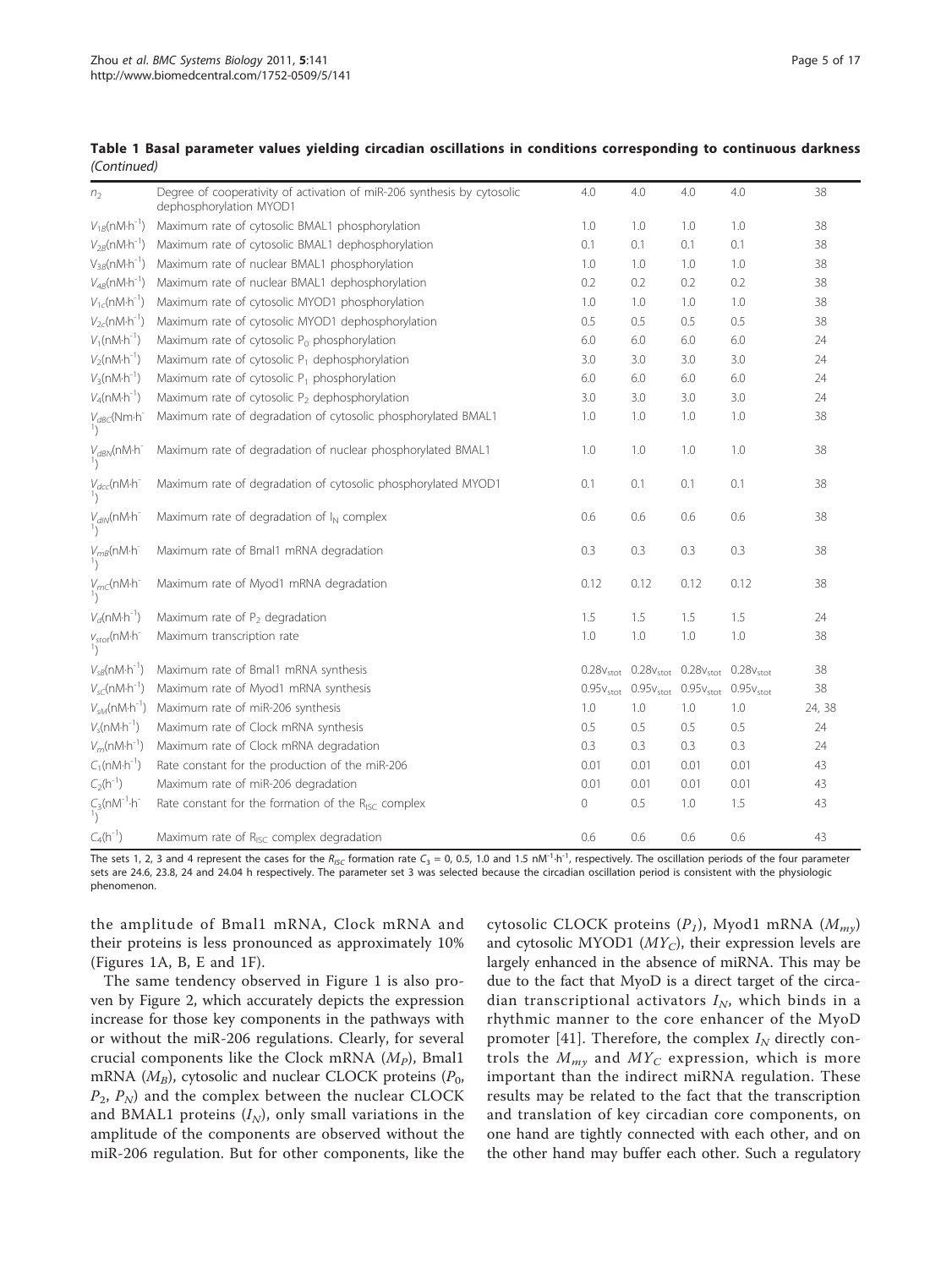<span id="page-5-0"></span>

feature could also explain why a major increase in the transcription, like the one caused by the myod1 gene, results in only a modest increase in Myod1 mRNA abundance and probably an even more modest increase in the translated protein.

From the above results, three interesting findings are presented: 1) Although the miR-206 regulation is crucial in controlling the dynamics of the circadian rhythms system, it is not strong and fits exactly some recent data demonstrating that a Drosophila miRNA can function



as a buffering agent against the environmental perturbations during the development [[42](#page-15-0)]. 2) Sustained oscillations with a circadian period close to 24 h occur in our model in the continuous darkness, which is precisely regulated by the interlocked positive and negative feedback loops. And these loops effectively maintain the oscillations and the stability of the system, as indicated by the small variation in the amplitude of several key components (such as the  $M_P$ ,  $M_B$ ,  $P_0$ ,  $P_2$ ,  $P_N$  and  $I_N$ ). But the expression levels of cytosolic CLOCK proteins, Myod1 mRNA and cytosolic MYOD1 are largely enhanced in the absence of miRNA, reflecting the fact that the complex  $I_N$ 's direct effects on the  $M_{mv}$  and  $MY_C$  expression is more important than the indirect miRNA regulation. These observations may provide a plausible mechanism through which tissue-specific factors such as Myod1 and miR-206 can convey unique tissue requirements to the circadian clock. 3) Once again, it is confirmed that miR-206 is necessary for accurate circadian timekeeping, since in the absence of miRNA, the oscillation period of the system as shown by the three representative components, Bmal1, Myod1 and Clock mRNAs and their corresponding proteins is not very constant and changes with time. At 48 h, the period is 24.5 h. But when the simulation time increases to 300 h, the period has changed up to  $\sim$  24.6 h, and even up to ~24.7 h at 1000 h or much longer time. However the system is more stable in the presence of miRNA when the period of the oscillatory system is always 24.0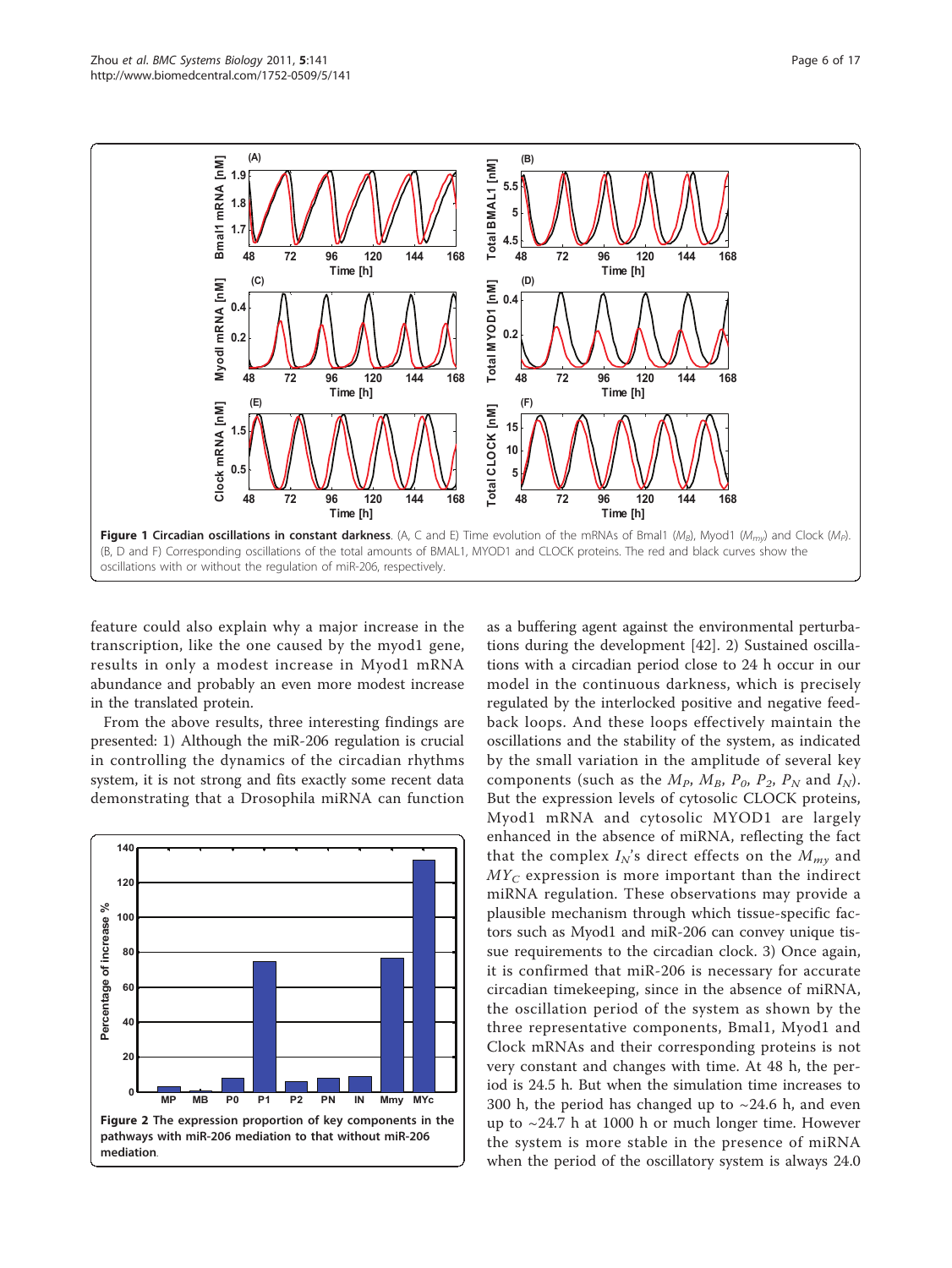<span id="page-6-0"></span>h, which further indicates the important role of miR-206 plays in the accurate circadian timekeeping.

## Dynamic sensitivity analysis

Having many successfully applications in the study of biochemical systems [\[27,43\]](#page-15-0), sensitivity analysis provides a systematic framework to investigate how changes of a parameter cause changes of the dynamic behavior of a pathway, and which parameters are the most crucial ones impacting the whole system. In the present work, a sensitivity analysis for all parameters (Table [1](#page-3-0)) of the mammalian circadian pathway mediated by miR-206 was conducted, when a total of 3724 (76 rate constants × 49 reactions) local sensitivities were calculated and normalized with 288 scaled sensitivity absolute values (|

S|). As a result, 47 rate constants are found larger than 0.9, where negative S indicates that the reaction output decreases with the increasing rate constant. In Figure 3A, only those reactions or parameters with significant effects as revealed by the sensitivity analysis on the system are shown, and others with weak or no influences  $(|S| < 1)$  on the pathway were omitted for clarity.

The rate of Bmal1 mRNA synthesis  $(V_{sR})$  has the largest impact on the whole system, affecting 21 out of the total 49 reactions while  $V_{mB}$  significantly affects 20 reactions,  $K_{sB}$  affects 14 reactions, and  $V_{IB}$ ,  $V_{3B}$  and  $K_I$ respectively affecting 13 reactions (Figure 3). These observations indicate that the impact of these parameters on the whole pathway are in the order of  $V_{sB}$  $>V_{mB} > K_{sB} > V_{1B} > V_{3B} > K_I$ . Thus, we may conclude that



and each row represents a single reaction flux. Reactions  $R_1-R_{24}$  represent the Bmal1 mRNA formation, Bmal1 mRNA degradation, cytosolic BMAL1 formation, cytosolic BMAL1 phosphorylation, cytosolic BMAL1 dephosphorylation, cytosolic BMAL1 nonspecific degradation, cytosolic phosphorylated BMAL1 degradation, cytosolic phosphorylated BMAL1 nonspecific degradation, BMAL1 protein entry into the nucleus, BMAL1 protein exit from the nucleus, nuclear BMAL1 nonspecific degradation, nuclear BMAL1 phosphorylation, nuclear BMAL1 dephosphorylation, nuclear phosphorylated BMAL1 degradation, Myod1 mRNA formation, Bmal1 mRNA nonspecific degradation, Myod1 mRNA degradation, Myod1 mRNA nonspecific degradation, MYOD1 formation, cytosolic MYOD1 phosphorylation, cytosolic MYOD1 dephosphorylation, cytosolic MYOD1 degradation, cytosolic phosphorylated MYOD1 degradation, cytosolic phosphorylated MYOD1 nonspecific degradation, respectively. Reactions  $R_{37}$ -R<sub>45</sub> represent the miR-206 formation,  $R_{ISC}$  complex formation, miR-206 degradation,  $R_{ISC}$  complex degradation,  $I_N$  complex formation,  $I_N$ complex dissociation,  $I_N$  complex degradation,  $I_N$  complex nonspecific degradation and nuclear phosphorylated BMAL1 nonspecific degradation, respectively. The explanation of the parameters in each column can be seen in Table 1.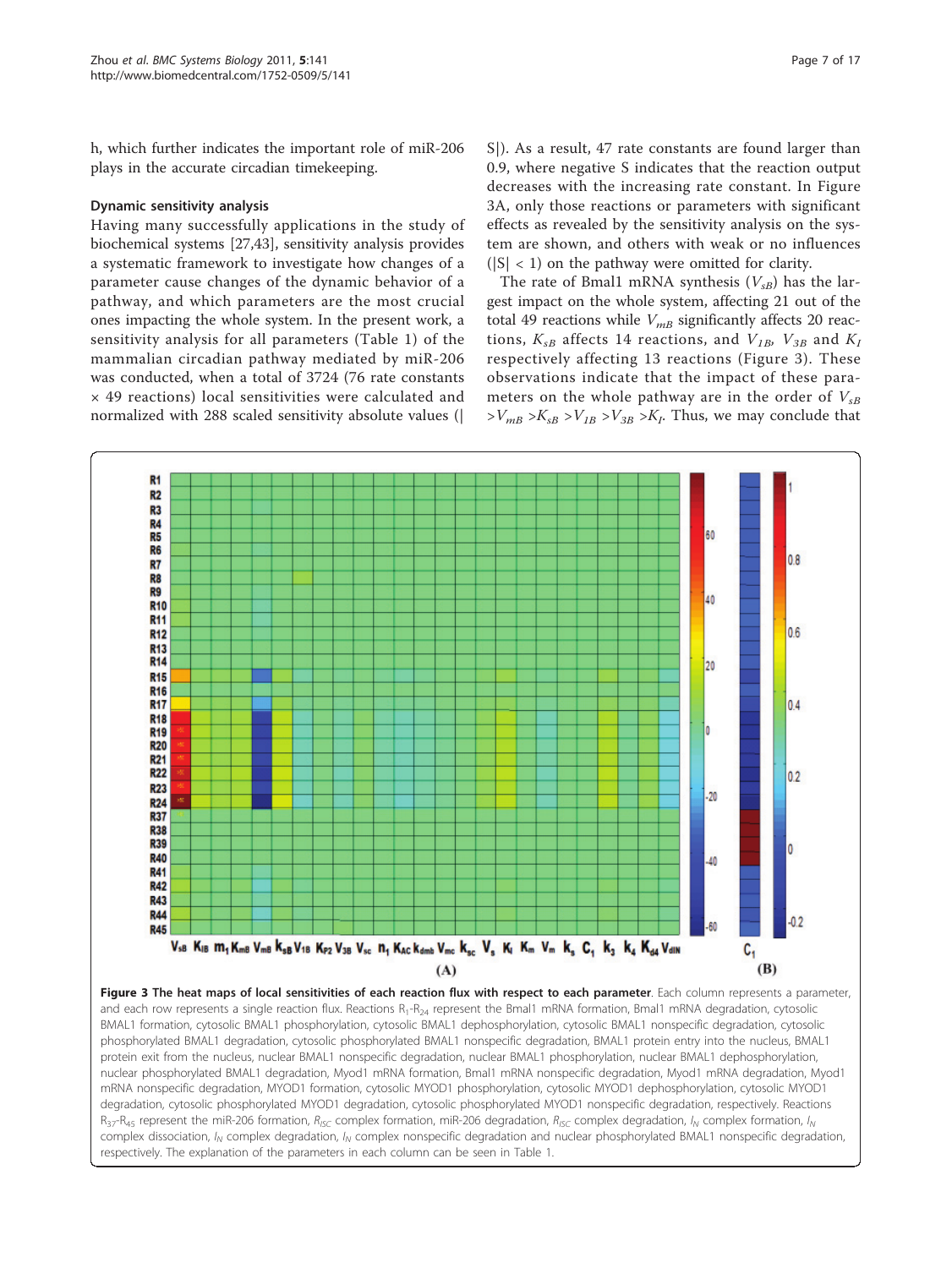the parameters with respect to the synthesis and degradation of BMAL1 and its mRNA exert a marked effect on producing sustained oscillations. In other words, the clock mechanism is highly sensitive to BMAL1. This might be a result of the critical role of BMAL1 promoting the circadian periodicity of the transcriptional activation, since it takes shape a positive branch of the main transcriptional autoregulatory feedback loop.

In addition, another interesting finding is that parameter  $C_1$  which relates to the production of miR-206 affects 4 reactions of all 49 reactions with  $|S| = 1$ . This positively shows the importance of miR-206 in regulating the whole system. Figure [3B](#page-6-0) depicts this result by the red region that represents the influence of  $C_1$  on the model. The small value of the sensitivity indices ( $|S|$  = 1) reflects a fact that miRNA though regulating the system in a relatively weak manner, is still crucial in controlling the dynamics of the circadian clock.

As we know, sustained oscillations only occur within an appropriate range of parameter values, and beyond this range the system tends to reach a steady state. Such an evolution is often associated with the occurrence of damped oscillations. The mammalian circadian system is thought to be composed of a hierarchical set of oscillators with the suprachiasmatic nuclei acting as a master pacemaker [[2,44](#page-15-0)] which is independently able to both generate and sustain its own circadian oscillations. The peripheral tissues can give rise to circadian rhythms and these peripheral rhythms also appear to be sustained [[45\]](#page-15-0). Peripheral rhythms are damped unless they are driven by periodic signals received from the SCN [[46,47](#page-16-0)]. The oscillations can readily be entrained by the periodic variation of the parameter when damped oscillations occur in the model in continuous darkness [\[31](#page-15-0)]. All these observations can be found in the present model in Figure 4, which displays the time evolution curves of  $B_n$ ,  $M_P$ ,  $P_N$  and MiR-206. These curves were obtained when  $C_1$  = 0.23 nM·h<sup>-1</sup> and all other parameters remained as the same values as in Figure [1](#page-5-0).

#### The effect of parameter on model dynamics

As a starting point to examine how the synthesis rate of Bmal1 mRNA  $(V_{sB})$  exhibits the largest effects on our system, some explorations on variation of the parameter space were carried out presently. The value of  $V_{sB}$  was changed as 0.14, 0.28 (physiological value) and 0.56  $nM·h^{-1}$ , when values of other parameters were kept fixed. Figure [5](#page-8-0) shows the obtained results where the blue, red and black curves represent the cases when  $V_{sB}$ = 0.14, 0.28 and 0.56 nM $\cdot$ h<sup>-1</sup>, respectively. When  $V_{sB}$ decreases from 0.28 to 0.14  $nM·h^{-1}$ , the oscillations of Bmal1 mRNA (Figure [5A](#page-8-0)) and Myod1 mRNA (Figure [5B](#page-8-0)) vanish and subsequently evolve toward a steady state. The oscillation amplitude of Clock mRNA (Figure



In contrast, the oscillation of Clock mRNA keeps constant with only slight variations occurring in the amplitude and period with the change of  $V_{sB}$  (Figure [5C\)](#page-8-0). This is consistent with the Clock expression dynamics to maintain normal circadian rhythmicity [\[48](#page-16-0)]. A more interesting finding here is that the system still generates sustained oscillation even when  $V_{sB}$  value is whether enlarged or lessened (from 0.1 to 3.0), indicating that the Clock is robust to the variations of  $V_{sB}$ . This on one hand might explain why the biological clock period is always constant in various organisms, and on the other hand is also consistent with the fact that the Clock expression is necessary to maintain the normal circadian rhythmicity [\[48](#page-16-0)]. Clearly, the robustness of the CLOCK

1.5 **Bn MP PN MiR-206** Concentration [nM] **Concentration [nM]** 1 0.5 0 0 48 96 144 192 240 296 **Time [h]** Figure 4 Damped oscillations that occur in the model in continuous darkness. The curves showing the time evolution of  $B_n$ ,  $M_P$ ,  $P_N$  and MiR-206 were obtained when  $C_1 = 0.23$  nM·h<sup>-1</sup> while other parameters kept the same basal values as used in Figure 1.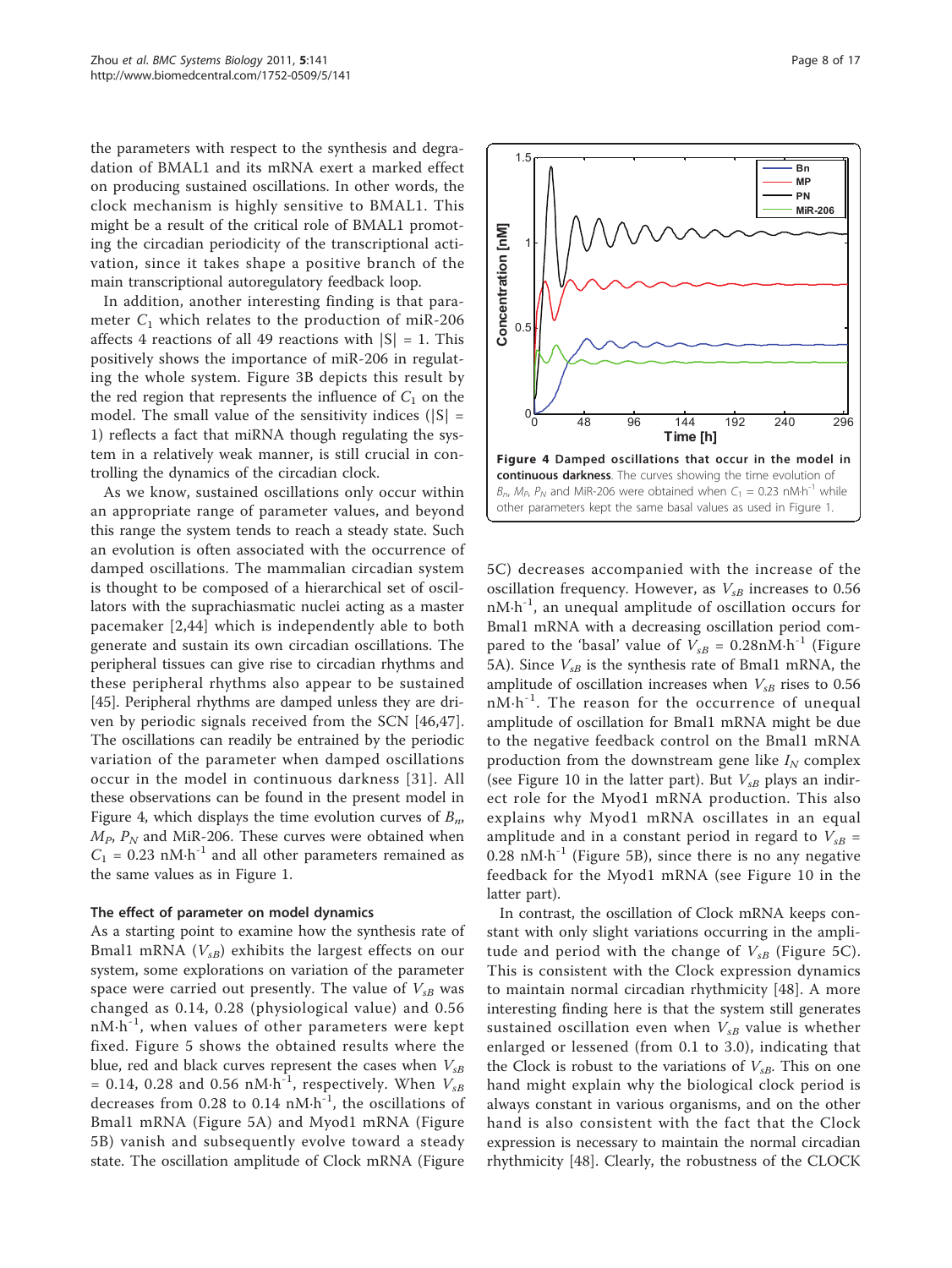<span id="page-8-0"></span>

protein would play a crucial role in a living system to keep its normal physiological functions, since the developed biological clocks from evolution in animals, plants and others are important in regulating and coordinating the internal biological processes [\[49](#page-16-0)].

Figure [6](#page-9-0) shows how the frequency and amplitude of the oscillations for Bmal1, Myod1 and Clock mRNAs vary with the increase of  $V_{sB}$  value when keeping all other rate constants fixed (Figure [6\)](#page-9-0). The black, blue, and red curves correspond to the Bmal1 mRNA, Myod1 mRNA and Clock mRNA, respectively. The oscillation of Bmal1 and Myod1 mRNAs disappears and the system evolves toward a stable state when  $V_{sB} \leq 0.25$  nM $\cdot$ h<sup>1</sup> (Figure [6A\)](#page-9-0). In other words, the period and amplitude of the oscillation in regard to the two mRNAs equal 0, i. e., their frequency tends to infinity in this case. However, when  $V_{sB} > 0.25$  nM·h<sup>-1</sup>, the frequency of oscillation related to Bmal1 mRNA becomes stable while the frequency of oscillation related to Myod1 mRNA declines sharply. The frequency of Clock mRNA also decreases with the increase of  $V_{sB}$ . The amplitude of oscillation for Bmal1 and Myod1 mRNAs tends to increase, while there is only a marginal change in the amplitude with regard to Clock mRNA (Figure [6B](#page-9-0)). All the above data not only show the significant roles of parameter  $V_{sB}$  in the whole system, but also prove the robustness of the clock mechanism to system perturbations, which might be due to a direct and negative autoregulation in the dynamic system.

## The effect of parameter variation of miRNA

Previous research suggested that miR-206 is specifically expressed in skeletal muscle [[50\]](#page-16-0), which is a clock-controlled gene that plays a role in regulating the peripheral circadian rhythm. The sensitivity analysis here also shows that the system is sensitive to the variation of the miR-206 production rate  $(C_1)$ . Therefore, an attempt has been made to investigate how the changes of the kinetic parameters associated with miR-206 cause changes in the dynamic behavior of the biological clock system.

It is also interesting to explore the variation of the frequency and amplitude when  $C_1$  was set to 0.0, 0.01 and 1.0  $nM·h^{-1}$ , with all other rate constants kept fixed. The obtained results are shown in Figure [7,](#page-9-0) in which the blue curves represent the variation of Bmal1 mRNA, Myod1 mRNA and Clock mRNA in the absence of miRNA (as shown in Figures [7A, B](#page-9-0) and [7C](#page-9-0), respectively). The red and black curves represent the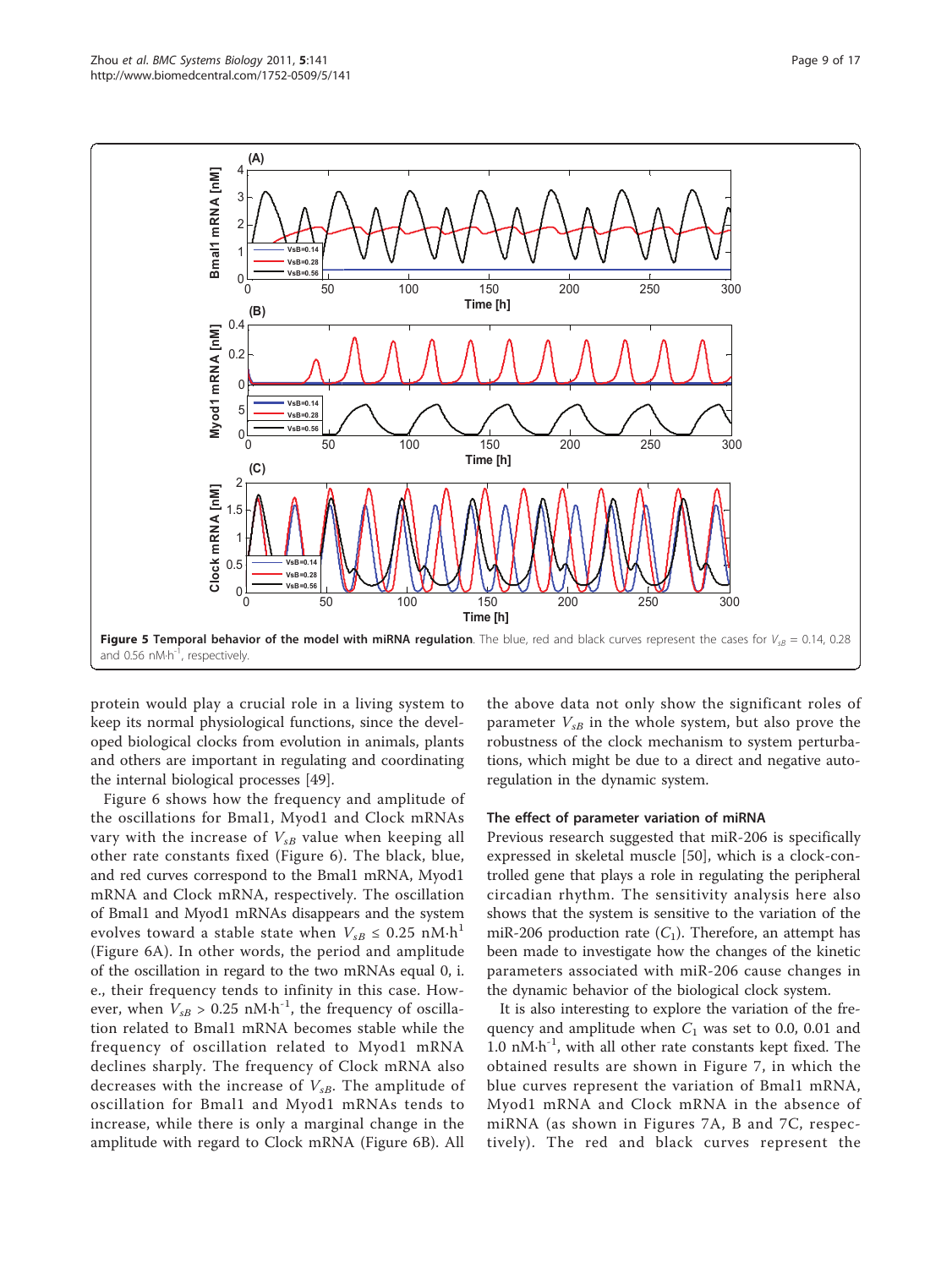<span id="page-9-0"></span>

conditions when  $C_1$  = 0.01 and 1.0 nM·h<sup>-1</sup> respectively. As seen from this figure, when  $C_1 = 0.0 \text{ nM·h}^{-1}$ , the system still keeps relatively constant oscillations in the absence of miRNA, which might indicate that the regulation of miR-206 in the biological clock system is

relatively weak [[51](#page-16-0)]. But once the miR-206 is introduced  $(C_1 = 0.01 \text{ nM·h}^{-1})$ , the oscillatory behavior of the system appears in an extremely constant manner. When  $C_1$ changes from 0.0 to 0.01  $nM·h<sup>1</sup>$ , the amplitudes of oscillation for Bmal1 and Clock mRNAs do not show any

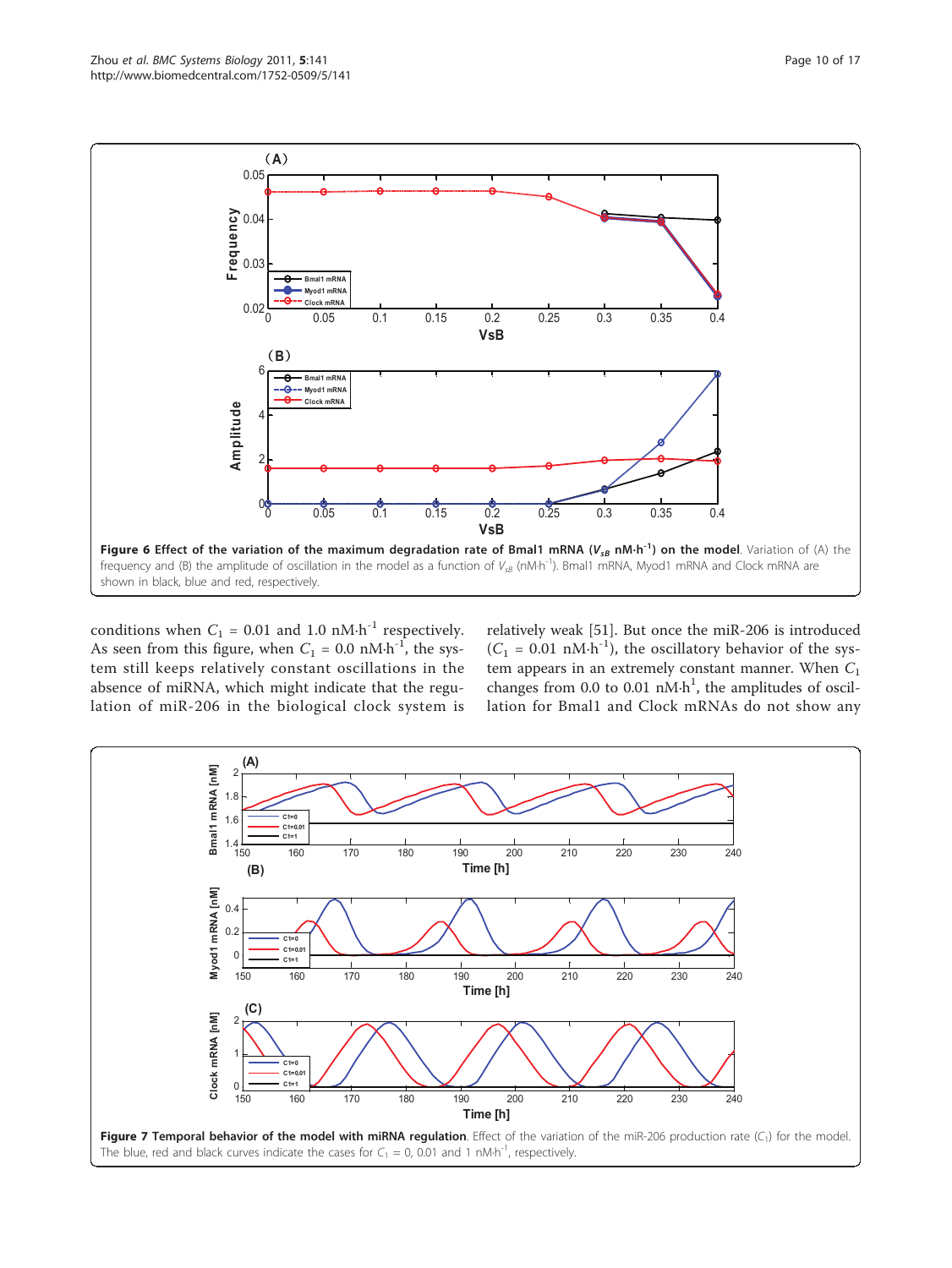significant changes, but the amplitude of oscillation for Myod1 mRNA decreases from 0.5 to 0.3 nM. The reason is that Myod1 directly activates the expression level of miR-206, thus resulting in the difference of expressions between Bmal1 and Myod1. All these results reveal that the sustained oscillations occur only within a certain range of parameter values. Beyond this range, the system tends to a steady state. So when more miRNA is produced  $(C_1 = 1 \text{ nM} \cdot \text{h}^{-1})$  in the system, all the above three mRNAs evolve to a steady state and no oscillations occur. Clearly the over expression of miR-206 in the system disturbs the biological clock and makes the periodic oscillations collapsed. This result indicates that miRNAs are important in maintaining the tissue and cell normal function, and the abnormal expression of miRNAs may lead to unexpected diseases.

In the next step, we carried out a detailed analysis to uncover how the system is affected by miR-206, when the amplitude and the frequency of oscillation for the above three representative components are calculated. Bmal1 mRNA, Myod1 mRNA and Clock mRNA are shown in black, blue and red in Figure 8, respectively. The results show that the frequencies of oscillation for all three mRNAs increase with the increase of  $C_1$ , indicating that the temporal sequence of the gene production can be interfered (Figure 8A). The amplitudes of oscillation for Bmal1 and Myod1 mRNAs are almost constant and no significant changes are found though  $C_1$  has been changed from 0 to 0.1 nM·h<sup>-1</sup>. However, the Clock mRNA

expression decreases by about 4 times (Figure 8B). This reduction in amplitude of the oscillation shows that the expression level of Clock mRNA can be affected when  $C_1$ increases. These results show that miR-206 may be a stabilizing factor on the frequency and amplitude of the oscillator system, thereby regulating the dynamics of the protein production and gene expression.

In addition, the effects of the variation of parameters  $C_2$ (the degradation rate of the miR-206),  $C_3$  (the formation rate of the  $R_{ISC}$  complex),  $C_4$  (the maximum degradation rate of the  $R_{ISC}$  complex) and  $K_{sC}$  (the synthesis rate of MYOD1) on the whole system are also investigated, respectively. Figure [9](#page-11-0) shows the obtained results. As can be seen, when parameters  $C_2$  and  $C_3$  are increased by 10 folds compared to their normal values (Table [1\)](#page-3-0), very small variations are observed for all three representative molecules, i.e., Bmal1 mRNA, Myod1 mRNA and Clock mRNA. Interestingly, the changes for other two parameters ( $C_4$  and  $K_{sC}$ ) also do not significantly affect the system, and the observed evolutionary curves with different parameter values are almost totally overlapped with each other. These results demonstrate that all the four parameters are not as significant as  $C_1$ , the miRNA production rate, to the oscillator system, which is consistent with the findings obtained from the sensitivity analysis.

## Conclusion

MiRNAs play an important role in various biological functions and represent a potentially novel avenue by



respectively.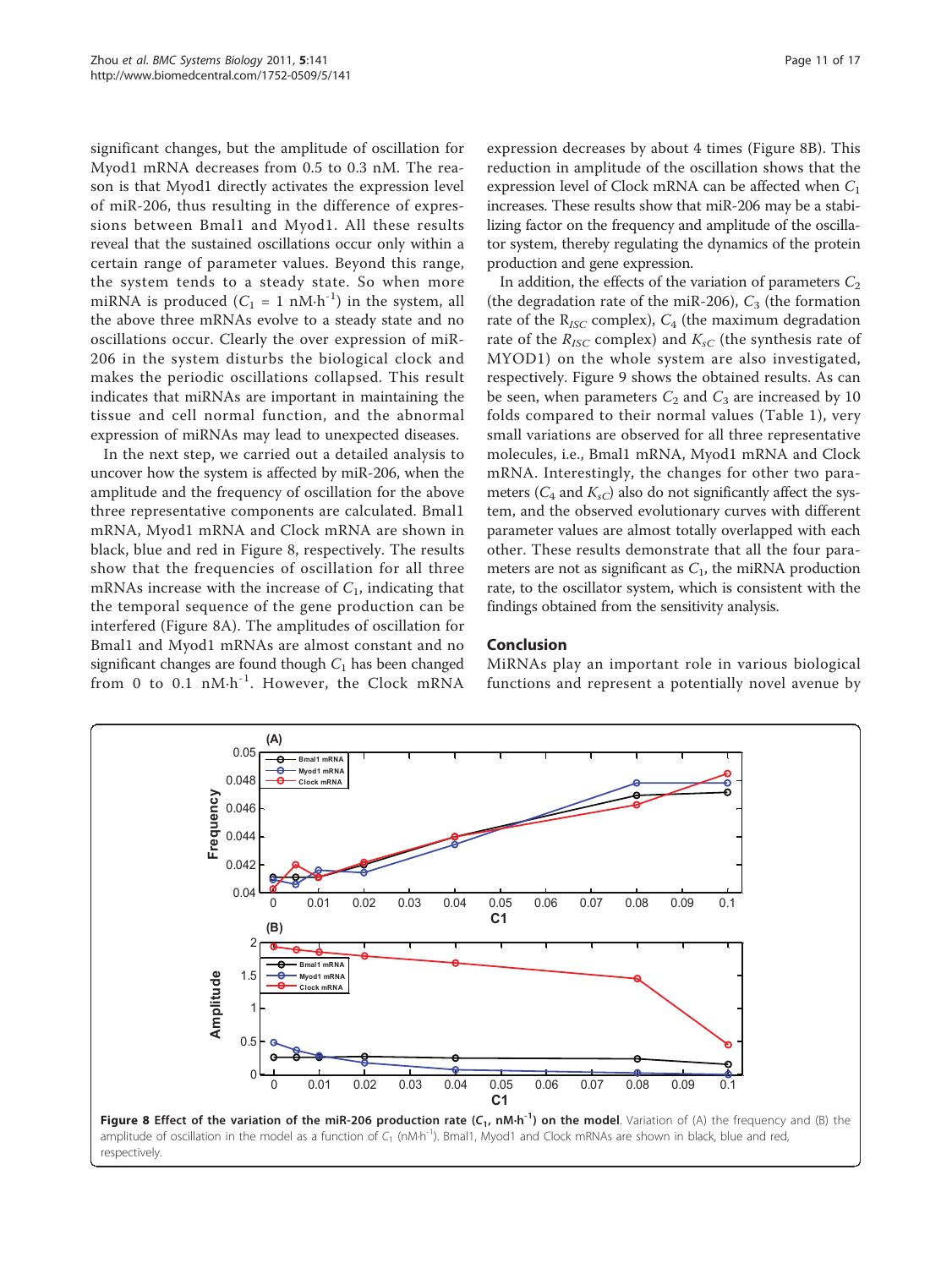<span id="page-11-0"></span>

which biological timing processes can be regulated. In this paper, the dynamics of regulation by miR-206 were investigated based on the Clock-Myod1-miR-206 interacting positive and negative feedback loops controlling the timing of the circadian cycle in mammalian skeletal muscle. To this end, a system-theoretic approach by using Hill-type terms, Michaelis-Menten type and mass action kinetics is introduced in this work and the dynamics is implemented deterministically. The model outlined presently not only introduces miR-206 into the field of circadian timing, but also accurately predicts the clock periodicity and clock entrainment. A sustained periodic circadian oscillation occurs in the circadian clock system when the series of parameters were set with biologically reasonable values. In addition, this model reveals the possible existence of multiple sources of biological oscillatory behavior, and provides a plausible mechanism through which tissue-specific factors such as Myod1 and miR-206 can convey unique tissue requirements to the circadian clock. In addition, the results point out the important effects of parameter variations such as the miR-206 synthesis on the regulation of the mammalian clock system, which not only changes the amplitude but also alters the frequency of the oscillations of the deterministic system. In other words, miR-206 plays a significant role on the dynamics of regulatory systems, both by affecting the level of the gene expression and by interfering with the temporal sequence of the gene production or transmission.

In short, the essential qualitative features of these results indicate that the miRNA regulation may be one of the primary means for controlling the period of oscillatory molecules and biochemical pathways within mammalian circadian clock. We provide testable hypothesis for experimental biologists to further investigate miR-NA's functional roles in regulating cellular processes and development. The challenge for future studies will be a focus on the modulation of the miRNA expression as a potentially powerful diagnostic and therapeutic approach to treat cardiac and skeletal muscle disease.

## Methods

## Model description

In this work, a model of the mammalian circadian core oscillator which is mediated by miRNA was developed, using a series of ordinary differential equations (ODEs) (Figure [10\)](#page-12-0). The focus is put specifically on the essential structure of the molecular network to characterize the role of the positive and negative feedback loops regulated by miR-206.

Evidence to support the model is as follows:

1) In the cell nucleus, the genes of Myod1 and Bmal1 are transcribed into the corresponding Myod1 and Bmal1 mRNAs (denoted  $M_{my}$  and  $M_B$ ). Then these mRNAs are transported to the cytoplasm and degraded.

2) In the cytoplasm, the two mRNAs are translated into unphosphorylated proteins, i.e., the MYOD1 and BMAL1 (denoted by  $MY_C$  and  $B_c$ ).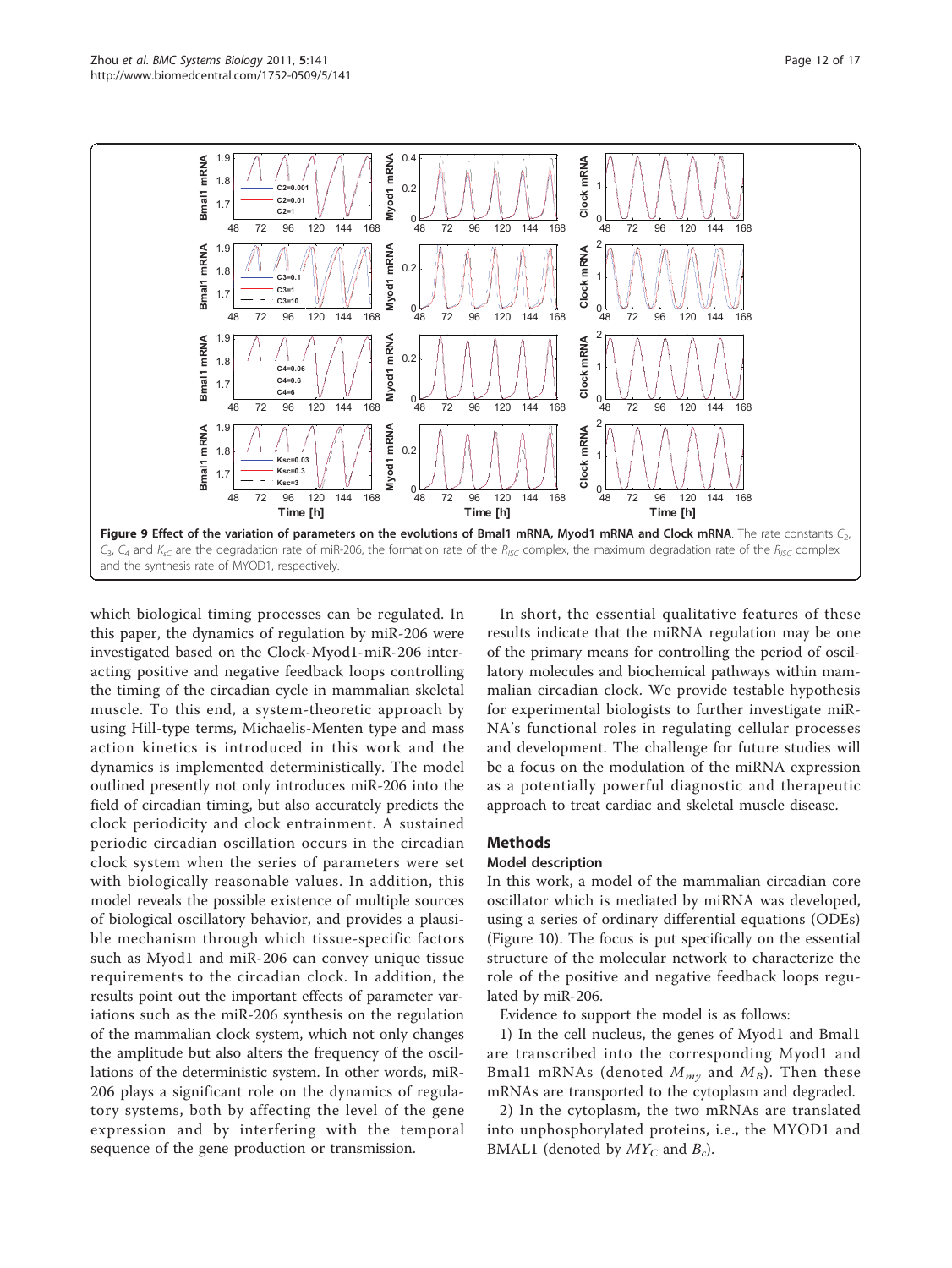<span id="page-12-0"></span>

3) These unphosphorylated proteins further undergo reversible phosphorylation (with phosphorylated forms denoted by  $MY_{cp}$  and  $B_{cp}$ ) and degradation processes.

4) The cytosolic BMAL1 protein is reversibly transported into the nucleus. In turn, the nuclear BMAL1 protein proceeds reversible phosphorylation and then degrades in nucleus (with unphosphorylated and phosphorylated BMAL1 denoted by  $B_n$  and  $B_{np}$ , respectively).

5) The model also incorporates the Clock gene transcription, i.e., the Clock mRNA  $(M_p)$ , which transports into the cytoplasm where it is then translated into the CLOCK protein  $(P_0)$  and degrades. In the cytoplasm, the CLOCK protein can be reversibly phosphorylated from the form of  $P_0$  into  $P_1$  and  $P_2$ , successively.

6) The latter form  $P_2$  is degraded and transported into the nucleus  $(P_N)$ , and the nuclear form of protein  $P_N$ subsequently represses its gene expression and produces a negative feedback control loop (Figure 10, Loop 2) [[24](#page-15-0)]. Because the expression of Clock is considered to be constitutive and give rise to a high, constant level of cytosolic and nuclear CLOCK proteins [[52\]](#page-16-0), we assume that once entering the nucleus, the unphosphorylated BMAL1 immediately forms a complex with the Clock [[40\]](#page-15-0) (the complex is denoted by  $I_N$ ).

7) In the nucleus, the BMAL1-CLOCK heterodimer increases the rate of transcription of the corresponding gene, Myod1 [\[53\]](#page-16-0). At the same time, it represses the transcription of Bmal1 gene through exerting a negative autoregulation on the pathway (Figure 10, Loop 1) [\[54](#page-16-0)], and this regulatory effect of BMAL1 is described as a direct and negative autoregulation type.

8) In turn, the Myod1 gene, which is known to regulate the miR-206 expression [[23](#page-15-0)] has been shown to drive the expression of the primary miR-206 transcript AK132542, leading to increased expression of miR-206 [\[22\]](#page-15-0). And miR-206 subsequently represses the expression of Clock by binding to the Clock mRNA and forms the complex RNAinduced silence complex  $(R_{ISC})$  and then degrades [\[32\]](#page-15-0).

In summary, this model displays the essential components and characteristics of the circadian clock, and provides a plausible mechanism through which the tissuespecific factors such as Myod1 and miR-206 can convey unique tissue requirements to the circadian clock. The detailed pathway is shown in Figure 10.

## Rate equations

Deterministic models based on ODEs can provide insights into the understanding of the biological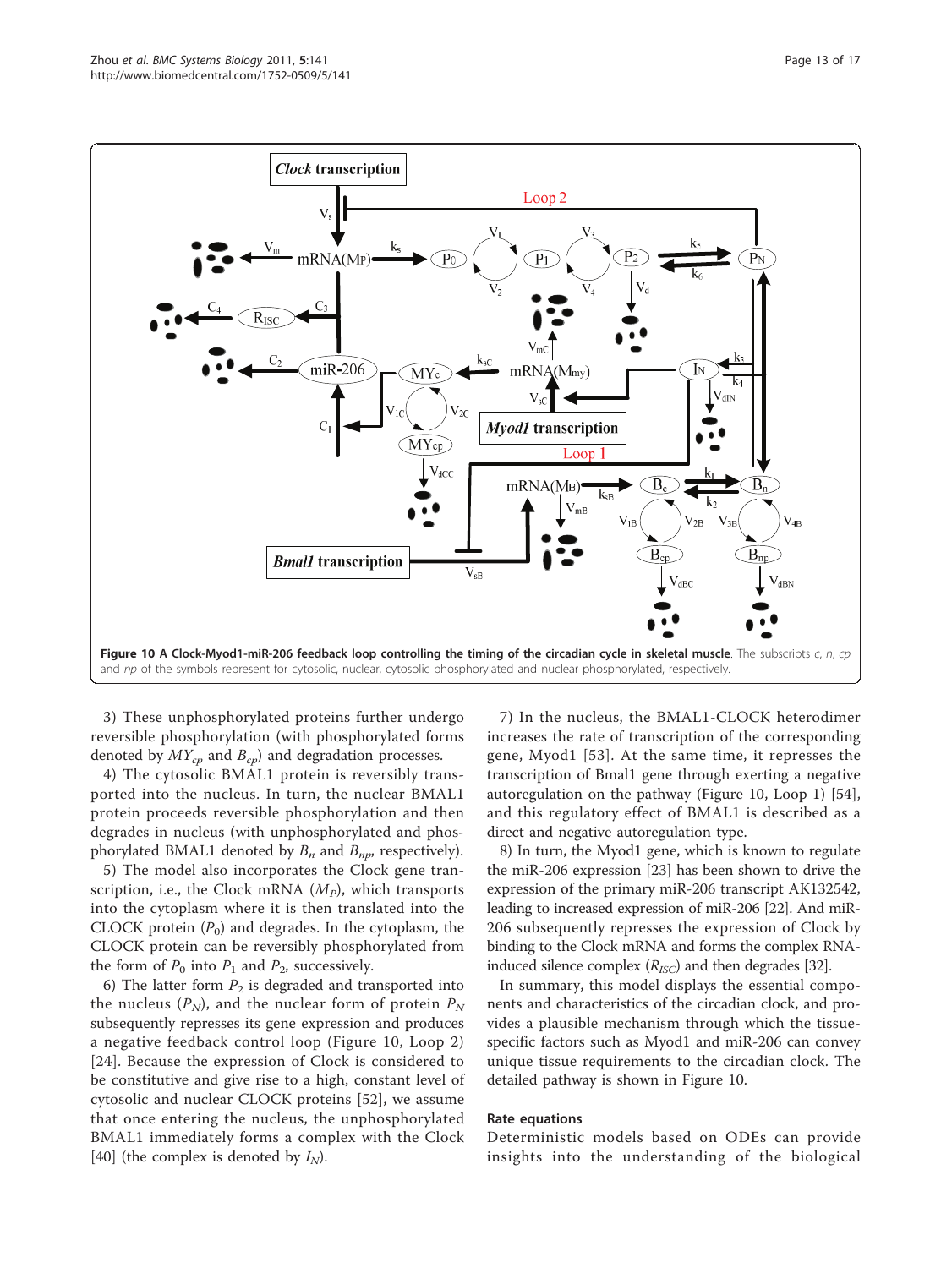pathway, as how the overall behaviors depend on a set of constituent reactions. The whole circadian clock pathway is modeled using a set of ODEs which were numerically solved by stiff method. The variables of the system represent the concentrations of each species like mRNAs or proteins (Figure [10](#page-12-0)).

In this paper, we develop a detailed distinctly dynamic model of the mammalian circadian clock mediated by miR-206 by using Hill-type terms, Michaelis-Menten type and mass action kinetics, which are the mathematical models that explain and predict the behaviors of the molecules in dynamic equilibrium. The time evolution of the model is governed by a system of 19 kinetic Equations (1)-(19). The ODEs of the dynamic model are expressed as follows:

(a) genes of Bmal1, Clock and Myod1:

$$
\frac{d([Bmal1])}{dt} = d_1 - d_2 [Bmal1] - V_{SB} \frac{K_{IB}^{m_1}}{K_{IB}^{m_1} + [I_N]^{m_1}}]
$$

$$
\frac{d([Clock])}{dt} = d_5 - d_6[Clock] - V_s \frac{K_l^{m_2}}{K_l^{m_2} + [P_N]^{m_2}} \tag{2}
$$

Although Eqs. (1) and (2) are applied for different genes, the underlying principles and formulations are similar: the first two terms represent the generation and degradation of given genes, while the last one represents the inhibition of gene transcription by the negative feedback control [\[35](#page-15-0)[,55](#page-16-0)].

$$
\frac{d([Myod1])}{dt} = d_3 - d_4[Myod1] - V_{sC} \frac{[I_N]^{n_1}}{K_{AC}^{n_1} + [I_N]^{n_1}} (3)
$$

In Eq. (3), the first two terms are the same to Eqs. (1) and (2). The last term represents the activation of the gene transcription by the complex  $I<sub>N</sub>$  [[52](#page-16-0)].

(b) mRNAs of Bmal1, Myod1 and Clock:

$$
\frac{d([M_B])}{dt} = V_{SB} \frac{K_{IB}^{m_1}}{K_{IB}^{m_1} + [I_N]^{m_1}} - V_{mB} \frac{[M_B]}{K_{mB} + [M_B]} \qquad (4)
$$

$$
-k_{dmd}[M_B]
$$

$$
\frac{d([M_{my}])}{dt} = V_{sC} \frac{[I_N]^{n_1}}{K_{AC}^{n_1} + [I_N]^{n_1}} - V_{mC} \frac{[M_{my}]}{K_{mC} + [M_{my}]} \quad (5)
$$

$$
-k_{dmc}[M_{my}]
$$

We define  $M_B$  and  $M_{my}$  as the concentrations of mRNA product at time  $t$ , and then the variations of the two mRNAs with time are summarized by Eqs. (4) and (5). The two equations describe the synthesis, maximum degradation and nonspecific degradation of the Bmal1 mRNA and Myod1 mRNA, respectively.

$$
\frac{d([M_P])}{dt} = V_s \frac{K_I^{m_2}}{K_I^{m_2} + [P_N]^{m_2}} - V_m \frac{[M_P]}{K_m + [M_P]} -C_3 \left[ miR - 206 \right] [M_P]
$$
(6)

The first two terms in Eq. (6) are similar to Eq. (5) by representing the production and degradation of  $M_p$  (the mRNA of Clock). The third term represents the formation of the miR-206- $M_p$  ( $R_{ISC}$ ) complex.

(c) reversibly phosphorylated and non-phosphorylated proteins MYOD1 in the cytoplasm:

$$
\frac{d([MY_C])}{dt} = -V_{1C}\frac{[MY_C]}{K_{p3} + [MY_C]} + V_{2C}\frac{[MY_{CP}]}{k_{dp3} + [MY_{CP}]} (7) - k_{dnc}[MY_C] + k_{sC}[M_{my}]
$$

$$
\frac{d([MY_{cp}])}{dt} = V_{1C} \frac{[MY_{c}]}{K_{p3} + [MY_{c}]} - V_{2C} \frac{[MY_{cp}]}{K_{dp3} + [MY_{cp}]} -k_{dn4}[MY_{cp}] - V_{dCC} \frac{[MY_{cp}]}{k_{d3} + [MY_{cp}]} \tag{8}
$$

where the phosphorylation and dephosphorylation in the first two terms of each equation are governed by the Michaelis-Menten kinetics. The third term in above two equations represents the nonspecific degradation of the non-phosphorylated and phosphorylated cytosolic MYOD1s, respectively. The last term in Eq. (7) represents the synthesis of the cytosolic MYOD1, while in Eq. (8) represents the maximum degradation of the phosphorylated cytosolic MYOD1 using the Michaelis-Menten kinetics, respectively.

(d) phosphorylated and non-phosphorylated proteins BMAL1 and CLOCK in the cytoplasm and nucleus:

$$
\frac{d([B_n])}{dt} = -V_{3B} \frac{[B_n]}{K_{p2} + [B_n]} + V_{4B} \frac{[B_{np}]}{K_{dp2} + [B_{np}]} + k_1 [B_c] + k_4 [I_N] - k_3 [P_N][B_n] -k_{2}[B_n] - k_{dn3}[B_n]
$$
\n(9)

$$
\frac{d([Bc])}{dt} = -V_{1B} \frac{[B_c]}{K_{p1} + [B_c]} + V_{2B} \frac{[B_{cp}]}{K_{dp1} + [B_{cp}]} + k_{sB} [M_B] + k_2 [B_n] -k_{1}[B_c] - k_{dn1}[B_c]
$$
\n(10)

These two equations describe the synthesis and degradation of the cytosolic and nuclear BMAL1 proteins, respectively. The first two terms are similar to Eqs. (7) and (8), while the remaining terms correspond to the synthesis or degradation of the proteins by using the mass action rules.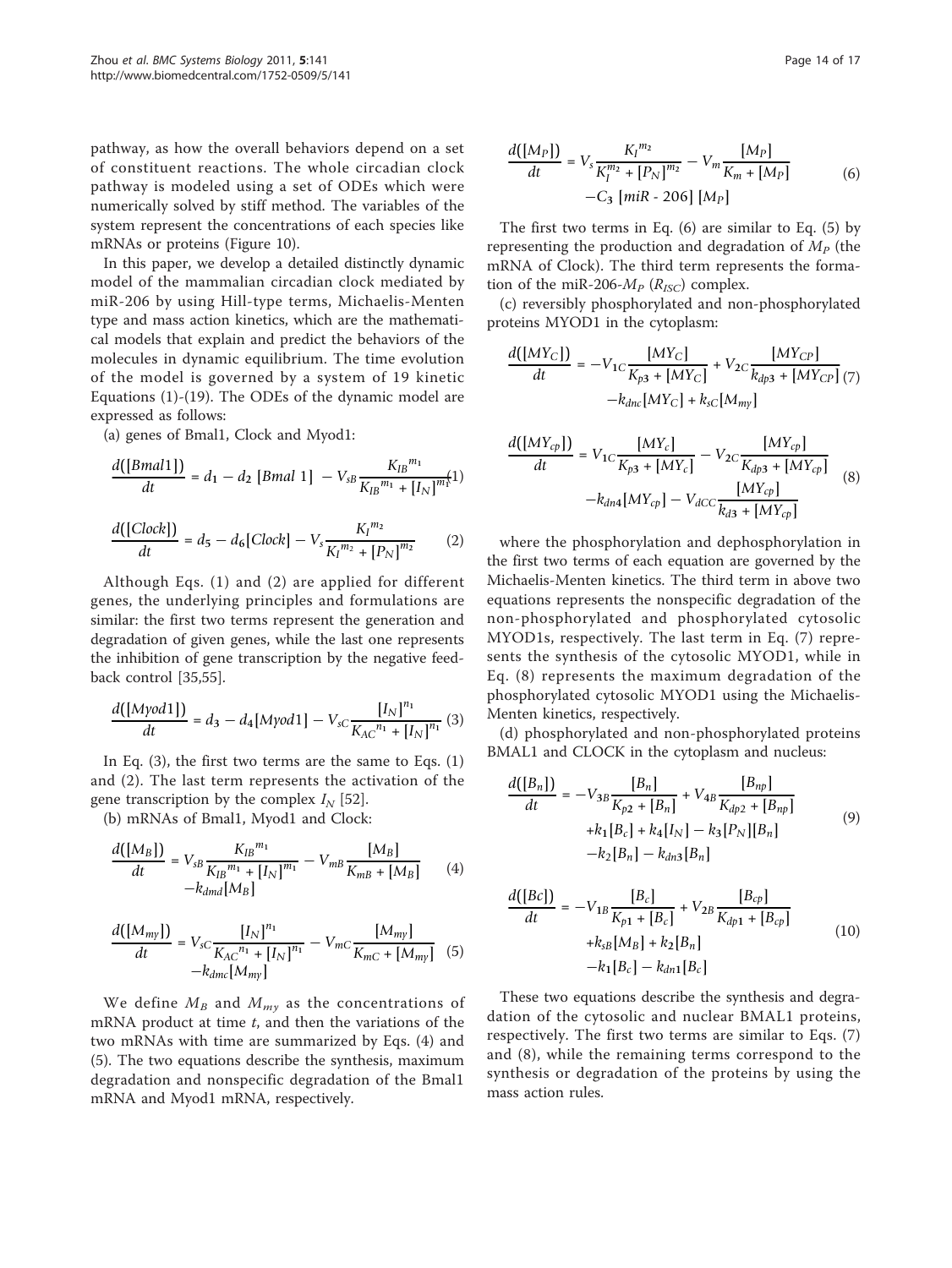$$
\frac{d([B_{cp}])}{dt} = V_{1B} \frac{[B_c]}{K_{p1} + [B_c]} - V_{2B} \frac{[B_{cp}]}{K_{dp1} + [B_{cp}]} -k_{dn2}[B_{cp}] - V_{dBC} \frac{[B_{cp}]}{K_{d1} + [B_{cp}]}
$$
(11)

$$
\frac{d([B_{np}])}{dt} = V_{3B} \frac{[B_n]}{K_{p2} + [B_n]} - V_{4B} \frac{[B_{np}]}{K_{dP2} + [B_{np}]}
$$
\n
$$
-k_{dn6}[B_{np}] - V_{dBN} \frac{[B_{np}]}{K_{d2} + [B_{np}]}
$$
\n(12)

Eqs. (11) and (12) describe the synthesis and degradation of the phosphorylated cytosolic or nucleus BMAL1 proteins, respectively. The principles for the two equations are the same as Eq. (8).

$$
\frac{d([P_0])}{dt} = k_s[M_P] - V_1 \frac{[P_0]}{K_1 + [P_0]} + V_2 \frac{[P_1]}{K_2 + [P_1]} \tag{13}
$$

$$
\frac{d([P_1])}{dt} = V_1 \frac{[P_0]}{K_2 + [P_0]} - V_2 \frac{[P_1]}{K_2 + [P_1]}
$$
  

$$
-V_3 \frac{[P_1]}{K_3 + [P_1]} + V_4 \frac{[P_2]}{K_4 + [P_2]}
$$
(14)

$$
\frac{d([P_2])}{dt} = -V_d \frac{[P_2]}{K_{vd} + [P_2]} + V_3 \frac{[P_1]}{K_3 + [P_1]}
$$
  

$$
-V_4 \frac{[P_2]}{K_4 + [P_2]} + k_6 [P_N] - k_5 [P_2]
$$
(15)

$$
\frac{d([P_N])}{dt} = -k_6[P_N] + k_5[P_2] +k_4[I_N] - k_3[P_N][B_n]
$$
\n(16)

Equations (13)-(15) relate to the synthesis and degradation of phosphorylated and non-phosphorylated cytosolic CLOCK proteins. Eq. (16) refers to the variation of the concentration of nucleus CLOCK protein with time. The principles are similar to the above equations.

(e) BMAL1- CLOCK complex in nucleus:

$$
\frac{d([I_N])}{dt} = k_3 [P_N][B_n] - k_4 [I_N] \\
\quad - V_{dIN} \frac{[I_N]}{K_{d4} + [I_N]} - k_{dn5} [I_N]
$$
\n(17)

where the first term corresponds to the synthesis of complex  $I_N$ , while the last three terms represent the dissociation, maximum degradation and nonspecific degradation of  $I_N$ , respectively.

(f) miR-206 and  $R_{ISC}$ :

$$
\frac{d([mik - 206])}{dt} = \left(V_{sM} \frac{[MY_C]^{n_2}}{K_{AM}^{n_2} + [MY_C]^{n_2}} + C_1\right) \tag{18}
$$

$$
-C_2[mik - 206] - C_3[mik - 206][M_P]
$$

$$
\frac{d([R_{ISC}])}{dt} = C_3[miR - 206][M_P] - C_4[R_{ISC}] \tag{19}
$$

The concentration change of miR-206 is given by Eq. (18) and that for  $R_{ISC}$  is given by Eq. (19). These two equations are similar in that they describe the synthesis and degradation of miR-206 and  $R_{ISC}$  respectively, but different in that the synthesis of miR-206 is described by the Hill-type function.

The definition of all the parameters in Eqs.  $(1)-(19)$  is shown in Table [1](#page-3-0). The concentrations of all species are defined with respect to the total cell volume, which is denoted by the subscripts of  $c$ ,  $n$ ,  $cp$  or  $np$  for the cytosolic, nuclear, cytosolic phosphorylated or nuclear phosphorylated terms, respectively.

# Dynamic sensitivity analysis

The definition of sensitivity analysis  $(S_A)$  is that  $S_A$  studies the relationships between the information flowing in and out of a model. It is a step in the modeling process aiming at identifying the important uncertainties for the purpose of prioritizing the additional data collection or research. It is used to determine how "sensitive" a model is to those changes occurring in the parameter values or in the structure of the model. A dynamic sensitivity value reflects a relative relationship between the magnitudes of a parameter (input) and a state variable (output) at any time. Thus, the measure of the sensitivity is that the sensitivity of an item is taken to be the output with respect to a single parameter  $X_i$ :

$$
S_A = \frac{\partial Y}{\partial X_i} \tag{20}
$$

The quantity  $S_A$  is the local sensitivity index of the state variable Y (output) relative to the parameter  $X_i$ , and the sensitivity of each variable corresponds to a specified parameter. In order to obtain the scaled sensitivity coefficient  $S_A$  that is dimensionless and plotted for maintaining the visual presentation drawing, the results are normalized.

#### Acknowledgements

This work was supported by the National Fund of Science (Project No. 10801025) and the high-performance computing platform of Northwest A & F University. We also thank Dr. X.Z. Zhang (Beckman Research Institute) for helpful discussions.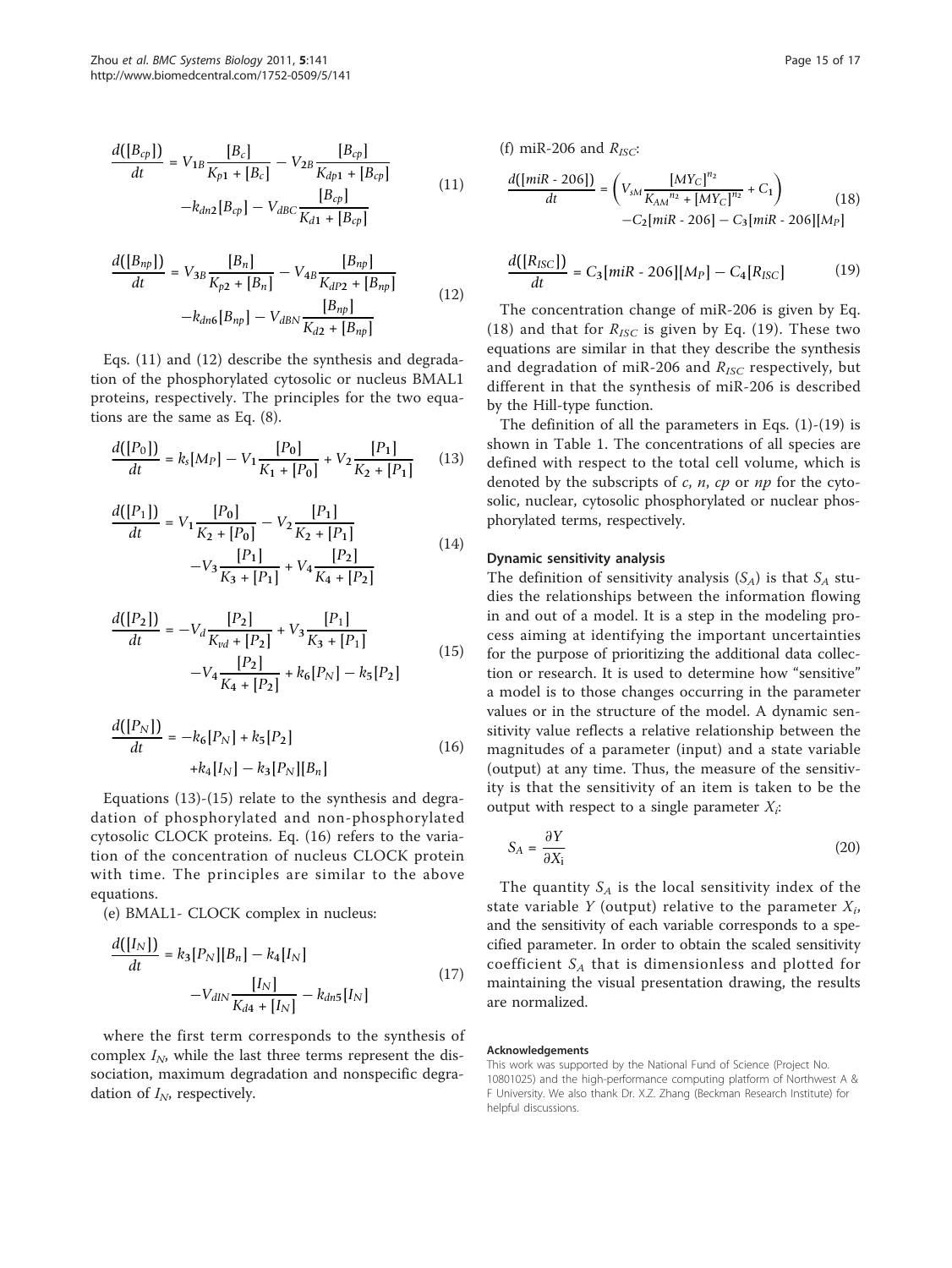#### <span id="page-15-0"></span>Author details

<sup>1</sup> Bioinformatics Center, College of Life Science, Northwest A&F University, Yangling, Shaanxi, 712100, China. <sup>2</sup>Department of Materials Science & Chemical Engineering, Dalian University of Technology, Dalian, Liaoning, 116023, China.

#### Authors' contributions

Conceived and designed the experiments: YW, YL. Performed the experiments: WZ. Analyzed the data: WZ, XW, LW. Wrote the paper: WZ, YL. All authors have read and approved the final manuscript.

#### Competing interests

The authors declare that they have no competing interests.

Received: 10 May 2011 Accepted: 9 September 2011 Published: 9 September 2011

#### References

- 1. Hall J: Genetics and molecular biology of rhythms in Drosophila and other insects. Elsevier Science, New York 2003.
- 2. Dolatshad H, Cary AJ, Davis FC: [Differential expression of the circadian](http://www.ncbi.nlm.nih.gov/pubmed/20352049?dopt=Abstract) [clock in maternal and embryonic tissues of mice.](http://www.ncbi.nlm.nih.gov/pubmed/20352049?dopt=Abstract) PLoS ONE 2010, 5(3): e9855.
- 3. Dunlap JC, Loros JJ, DeCoursey PT, editors: Chronobiology: Biological timekeeping. Sunderland (Massachusetts). Sinauer Associates 2004, 406.
- 4. Lewy AJ, Lefler BJ, Emens JS, Bauer VK: The circadian basis of winter depression. Proc Natl Acad Sci USA 2006, 19:7415-7419.
- 5. Youan BC: [Chronopharmaceutics: Gimmick or clinically relevant approach](http://www.ncbi.nlm.nih.gov/pubmed/15312991?dopt=Abstract) [to drug delivery?](http://www.ncbi.nlm.nih.gov/pubmed/15312991?dopt=Abstract) J Control Release 2004, 98:337-353.
- 6. Wilsbacher LD, Takahashi JS: [Circadian rhythms: molecular basis of the](http://www.ncbi.nlm.nih.gov/pubmed/9794822?dopt=Abstract) [clock.](http://www.ncbi.nlm.nih.gov/pubmed/9794822?dopt=Abstract) Curr Opin Genet Dev 1998, 8:595-602.
- 7. Gachon F, Nagoshi E, Brown SA, Ripperger J, Schibler U: [The mammalian](http://www.ncbi.nlm.nih.gov/pubmed/15338234?dopt=Abstract) [circadian timing system: from gene expression to physiology.](http://www.ncbi.nlm.nih.gov/pubmed/15338234?dopt=Abstract) Chromosoma 2004, 113:103-112.
- 8. Reppert S, Weaver D: [Coordination of circadian timing in mammals.](http://www.ncbi.nlm.nih.gov/pubmed/12198538?dopt=Abstract) Nature 2002, 418:935-941.
- 9. Sujino M, Masumoto KH, Yamaguchi S, van der Horst GT, Okamura H, Inouye ST: [Suprachiasmatic nucleus grafts restore circadian behavioral](http://www.ncbi.nlm.nih.gov/pubmed/12699623?dopt=Abstract) [rhythms of genetically arrhythmic mice.](http://www.ncbi.nlm.nih.gov/pubmed/12699623?dopt=Abstract) Curr Biol 2003, 13:664-668.
- 10. Guo H, Brewer JM, Lehman MN, Bittman EL: [Suprachiasmatic regulation of](http://www.ncbi.nlm.nih.gov/pubmed/16775127?dopt=Abstract) [circadian rhythms of gene expression in hamster peripheral organs:](http://www.ncbi.nlm.nih.gov/pubmed/16775127?dopt=Abstract) [effects of transplanting the pacemaker.](http://www.ncbi.nlm.nih.gov/pubmed/16775127?dopt=Abstract) J Neurosci 2006, 26:6406-6412.
- 11. Cheng HY, Papp JW, Varlamova O, Dziema H, Russell B, Curfman JP, Nakazawa T, Shimizu K, Okamura H, Impey S, Obrietan K: [MicroRNA](http://www.ncbi.nlm.nih.gov/pubmed/17553428?dopt=Abstract) [modulation of circadianclock period and entrainment.](http://www.ncbi.nlm.nih.gov/pubmed/17553428?dopt=Abstract) Neuron 2007, 54:813-829.
- 12. Grosshans H, Slack FJ: [Micro-RNAs: small is plentiful.](http://www.ncbi.nlm.nih.gov/pubmed/11781331?dopt=Abstract) J Cell Biol 2002, 156:17-21.
- 13. Selbach M, Schwanhausser B, Thierfelder N, Fang Z, Khanin R, Rajewsky N: [Widespread changes in protein synthesis induced by microRNAs.](http://www.ncbi.nlm.nih.gov/pubmed/18668040?dopt=Abstract) Nature 2008, 455:58-63.
- 14. Baek D, Villen J, Shin C, Camargo FD, Gygi SP, Bartel DP: [The impact of](http://www.ncbi.nlm.nih.gov/pubmed/18668037?dopt=Abstract) [microRNAs on protein output.](http://www.ncbi.nlm.nih.gov/pubmed/18668037?dopt=Abstract) Nature 2008, 455:64-71.
- 15. Wienholds E, Kloosterman WP, Miska E, Alvarez-Saavedra E, Berezikov E, de Bruijn E, Horvitz HR, Kauppinen S and Plasterk RHA: [MicroRNA expression](http://www.ncbi.nlm.nih.gov/pubmed/15919954?dopt=Abstract) [in zebrafish embryonic development.](http://www.ncbi.nlm.nih.gov/pubmed/15919954?dopt=Abstract) Science 2005, 309:310-311
- Sempere LF, Freemantle S, Pitha-Rowe I, Moss E, Dmitrovsky E, Ambros V: [Expression profiling of mammalian micrtiaoRNAs uncovers a subset of](http://www.ncbi.nlm.nih.gov/pubmed/15003116?dopt=Abstract) [brainexpressed microRNAs with possible roles in murine and human](http://www.ncbi.nlm.nih.gov/pubmed/15003116?dopt=Abstract) [neuronal differentiation.](http://www.ncbi.nlm.nih.gov/pubmed/15003116?dopt=Abstract) Genome Biol 2004, 5:R13.
- 17. Beuvink I, Kolb FA, Budach W, Garnier A, Lange J, Natt F, Dengler U, Hall J, Filipowicz W, Weiler J: [A novel microarray approach reveals new tissue](http://www.ncbi.nlm.nih.gov/pubmed/17355992?dopt=Abstract)[specific signatures of known and predicted mammalian microRNAs.](http://www.ncbi.nlm.nih.gov/pubmed/17355992?dopt=Abstract) Nucleic Acids Res 2007, 35:e52.
- 18. Shingara J, Keiger K, Shelton J, Laosinchai-Wolf W, Powers P, Conrad R, Brown D, Labourier E: [An optimized isolation and labeling platform for](http://www.ncbi.nlm.nih.gov/pubmed/16043497?dopt=Abstract) [accurate microRNA expression profiling.](http://www.ncbi.nlm.nih.gov/pubmed/16043497?dopt=Abstract) RNA 2005, 11:1461-1470.
- 19. Liang Y, Ridzon D, Wong L, Chen C: [Characterization of microRNA](http://www.ncbi.nlm.nih.gov/pubmed/17565689?dopt=Abstract) [expression profiles in normal human tissues.](http://www.ncbi.nlm.nih.gov/pubmed/17565689?dopt=Abstract) BMC Genomics 2007, 8:166.
- 20. Kim HK, Lee YS, Sivaprasad U, Malhotra A, Dutta A: [Muscle-specific](http://www.ncbi.nlm.nih.gov/pubmed/16923828?dopt=Abstract) [microRNA miR-206 promotes muscle differentiation.](http://www.ncbi.nlm.nih.gov/pubmed/16923828?dopt=Abstract) J Cell Biol 2006, 174:677-687.
- 21. Rao PK, Kumar RM, Farkhondeh M, Baskerville S, Lodish HF: Myogenic factors that regulate expression of muscle-specific microRNAs. Proc Natl Acad Sci USA 2006, 103:872-8726.
- 22. Rosenberg MI, Georges SA, Asawachaicharn A, Analau E, Tapscott SJ: [MyoD](http://www.ncbi.nlm.nih.gov/pubmed/17030984?dopt=Abstract) [inhibits Fstl1 and Utrn expression by inducing transcription of miR-206.](http://www.ncbi.nlm.nih.gov/pubmed/17030984?dopt=Abstract) J Cell Biol 2006, 175:77-85.
- 23. McCarthy JJ, Andrews JL, McDearmon EL, Campbell KS, Barber BK, Miller BH, Walker JR, Hogenesch JB, Takahashi JS, Esser KA: [Identification of the](http://www.ncbi.nlm.nih.gov/pubmed/17550994?dopt=Abstract) [circadian transcriptome in adult mouse skeletal muscle.](http://www.ncbi.nlm.nih.gov/pubmed/17550994?dopt=Abstract) Physiol Genomics 2007, 31:86-95.
- 24. Gonze D, Halloy J, Goldbeter A: [Robustness of circadian rhythms with](http://www.ncbi.nlm.nih.gov/pubmed/11792856?dopt=Abstract) [respect to molecular noise.](http://www.ncbi.nlm.nih.gov/pubmed/11792856?dopt=Abstract) Proc Natl Acad Sci USA 2002, 99:673-678.
- 25. Banerjee D, Kwok A, Lin SY, Slack FJ: [Developmental timing in C. elegans](http://www.ncbi.nlm.nih.gov/pubmed/15691769?dopt=Abstract) [is regulated by kin-20 and tim-1, homologs of core circadian clock](http://www.ncbi.nlm.nih.gov/pubmed/15691769?dopt=Abstract) [genes.](http://www.ncbi.nlm.nih.gov/pubmed/15691769?dopt=Abstract) Dev Cell 2005, 8:287-295.
- 26. Albrecht U, Eichele G: [The mammalian circadian clock.](http://www.ncbi.nlm.nih.gov/pubmed/12787789?dopt=Abstract) Curr Opin Genet Dev 2003, 13(3):271-277.
- 27. Wang YH, Li Y, Li YH, Ma XH, Yang SL, Yang L: [Investigations into the](http://www.ncbi.nlm.nih.gov/pubmed/16706475?dopt=Abstract) [analysis and modeling of the cytochrome P450 cycle.](http://www.ncbi.nlm.nih.gov/pubmed/16706475?dopt=Abstract) J Phys Chem B 2006, 110:10139-10143.
- 28. Wang YH, Li Y, Wang B: [Stochastic simulations of the cytochrome P450](http://www.ncbi.nlm.nih.gov/pubmed/17402779?dopt=Abstract) [cycle.](http://www.ncbi.nlm.nih.gov/pubmed/17402779?dopt=Abstract) J Phys Chem B 2007, 111(16):4251-4260.
- 29. Leloup JC, Goldbeter A: Modeling the molecular regulatory mechanism of circadian rhythms in Drosophila. BioEssays 2000, 22:83-92.
- 30. Goldbeter A: Computational [approaches to cellular rhythms.](http://www.ncbi.nlm.nih.gov/pubmed/12432409?dopt=Abstract) Nature 2002, 420:238-245.
- 31. Leloup JC, Goldbeter A: [Toward a detailed computational model for the](http://www.ncbi.nlm.nih.gov/pubmed/12775757?dopt=Abstract) [mammalian circadian clock.](http://www.ncbi.nlm.nih.gov/pubmed/12775757?dopt=Abstract) Proc Natl Acad Sci USA 2003, 100:7051-7056.
- 32. Nandi A, Vaz C, Bhattacharya A, Ramaswamy R: [MiRNA regulated dynamics](http://www.ncbi.nlm.nih.gov/pubmed/19413912?dopt=Abstract) [in circadian oscillator models.](http://www.ncbi.nlm.nih.gov/pubmed/19413912?dopt=Abstract) BMC Syst Biol 2009, 3:45.
- 33. Allada R: [Circadian clocks: a tale of two feedback loops.](http://www.ncbi.nlm.nih.gov/pubmed/12581517?dopt=Abstract) Cell 2003, 112:284-286.
- 34. Lewis J: Autoinhibition with transcriptional delay: a simple mechanism for the zebrafish somitogenesis oscillator. Curr Biol 2003, 19:1398-1408.
- 35. Monk NA: [Oscillatory expression of Hes1, p53, and NF-kappaB driven by](http://www.ncbi.nlm.nih.gov/pubmed/12932324?dopt=Abstract) [transcriptional time delays.](http://www.ncbi.nlm.nih.gov/pubmed/12932324?dopt=Abstract) Curr Biol 2003, 13:1409-1413.
- 36. Hirata H, Bessho Y, Kokubu H, Masamizu Y, Yamada S, Lewis J, Kageyama R: [Instability of Hes7 protein is critical for the somite segmentation clock.](http://www.ncbi.nlm.nih.gov/pubmed/15170214?dopt=Abstract) Nat Genet 2004, 36:750-754.
- 37. Zeiser S, Liebscher HV, Tiedemann H, Rubio-Aliaga I, Przemeck GK, Hrabe' de Angelis M, Winkler G: Number of active transcription factor binding sites is essential for the Hes7 oscillator. Theor Biol Med Model 2006, 23:11-16.
- 38. Leloup JC, Goldbeter A: [Modeling the mammalian circadian clock:](http://www.ncbi.nlm.nih.gov/pubmed/15363675?dopt=Abstract) [Sensitivity analysis and multiplicity of oscillatory mechanisms.](http://www.ncbi.nlm.nih.gov/pubmed/15363675?dopt=Abstract) J Theor Biol 2004, 230:541-562.
- 39. Reppert S, Weaver D: [Coordination of circadian timing in mammals.](http://www.ncbi.nlm.nih.gov/pubmed/12198538?dopt=Abstract) Nature 2002, 418:935-941.
- 40. Lee C, Etchegaray JP, Cagampang FR, Loudon AS, Reppert SM: [Posttranslational mechanisms regulate the mammalian circadian clock.](http://www.ncbi.nlm.nih.gov/pubmed/11779462?dopt=Abstract) Cell 2001, 107:855-867
- 41. Andrews JL, Zhang XP, McCarthy JJ, McDearmon EL, Hornberger TA Russell B, Campbell KS, Arbogast S, Reid MB, Walker JR, Hogenesch JB, Takahashi JS, Esser KA: [CLOCK and BMAL1 regulate MyoD and are](http://www.ncbi.nlm.nih.gov/pubmed/20956306?dopt=Abstract) [necessary for maintenance of skeletal muscle phenotype and function.](http://www.ncbi.nlm.nih.gov/pubmed/20956306?dopt=Abstract) PNAS 2010, 107(44):19090-19095.
- 42. Kadener S, Menet JS, Sugino K, Horwich MD, Weissbein U, Nawathean P, Vagin W, Zamore PD, Nelson SB, Rosbash M: [A role for microRNAs in the](http://www.ncbi.nlm.nih.gov/pubmed/19696147?dopt=Abstract) [Drosophila circadian clock.](http://www.ncbi.nlm.nih.gov/pubmed/19696147?dopt=Abstract) Genes Dev 2009, 23:2179-2191.
- 43. Wang X, Li Y, Xu X, Wang YH: [Toward a system-level understanding of](http://www.ncbi.nlm.nih.gov/pubmed/20005918?dopt=Abstract) [microRNA pathway via mathematical modeling.](http://www.ncbi.nlm.nih.gov/pubmed/20005918?dopt=Abstract) Biosystems 2010, 100(1):31-38.
- 44. Meijer JH, Rietveld WJ: [Neurophysiology of the suprachiasmatic circadian](http://www.ncbi.nlm.nih.gov/pubmed/2664825?dopt=Abstract) [pacemaker in rodents.](http://www.ncbi.nlm.nih.gov/pubmed/2664825?dopt=Abstract) Physiol Rev 1989, 69:671-707.
- 45. Yoo SH, Yamazaki S, Lowrey PL, Shimomura K, Ko CH, Buhr ED, Siepka SM, Hong HK, Oh WJ, Yoo OJ, Menaker M, Takahashi JS: [PERIOD2: LUCIFERAS E](http://www.ncbi.nlm.nih.gov/pubmed/14963227?dopt=Abstract) [real-time reporting of circadian dynamics reveals persistent circadian](http://www.ncbi.nlm.nih.gov/pubmed/14963227?dopt=Abstract)